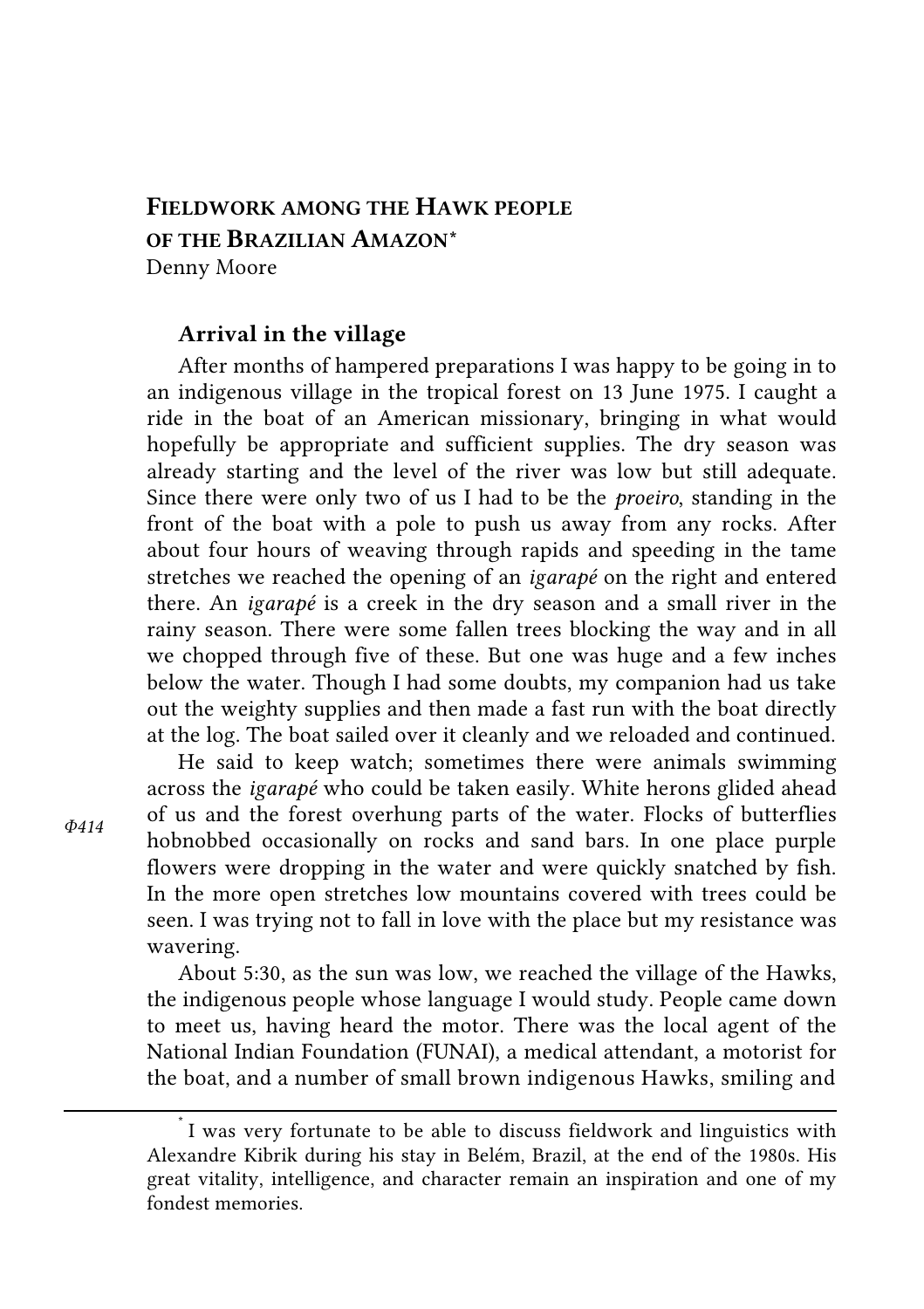УДК 811.161.1.37 ББК 81.2Рус-5 Ж71

Жизнь как экспедиция (сборник статей к 50-летию школы полевой лингвистики А. Е. Кибрика и С. В. Кодзасова) / Ред.-сост. В. А. Плунгян, О. В. Фёдорова. — М.: «Буки Веди», 2017. — xxxv + 866 с. + 184 ил. — в 2-х т.

ISBN 978-5-4465-1388-8

 Настоящая книга представляет собой сборник воспоминаний участников лингвистических экспедиций Отделения теоретической и прикладной лингвистики МГУ под руководством А. Е. Кибрика и С. В. Кодзасова и других связанных с ними полевых исследований. Экспедиционная традиция, основанная А. Е. Кибриком, оказалась уникальным явлением не только в отечественной и мировой лингвистике, но и в социальной действительности 1960-х и последующих годов.

 Для широкого круга лингвистов и нелингвистов, для всех, интересующихся историей отечественной науки второй половины XX века.

> УДК 811.161.1.37 ΒΒΚ 81.2Ργς-5

В оформлении обложки использован рисунок Нины Кибрик, а также фотографии из архива М. Е. Алексеева, В. Ф. Выдрина, М. А. Даниэля, Е. В. Кашкина, А. А. Кибрика, А. Е. Кибрика, А. С. Крыловой, Ю. В. Мазуровой, И. В. Самариной, Н. Р. Сумбатовой и А. В. Шеймович

TSBN 978-5-4465-1388-8 © Авторы, 2017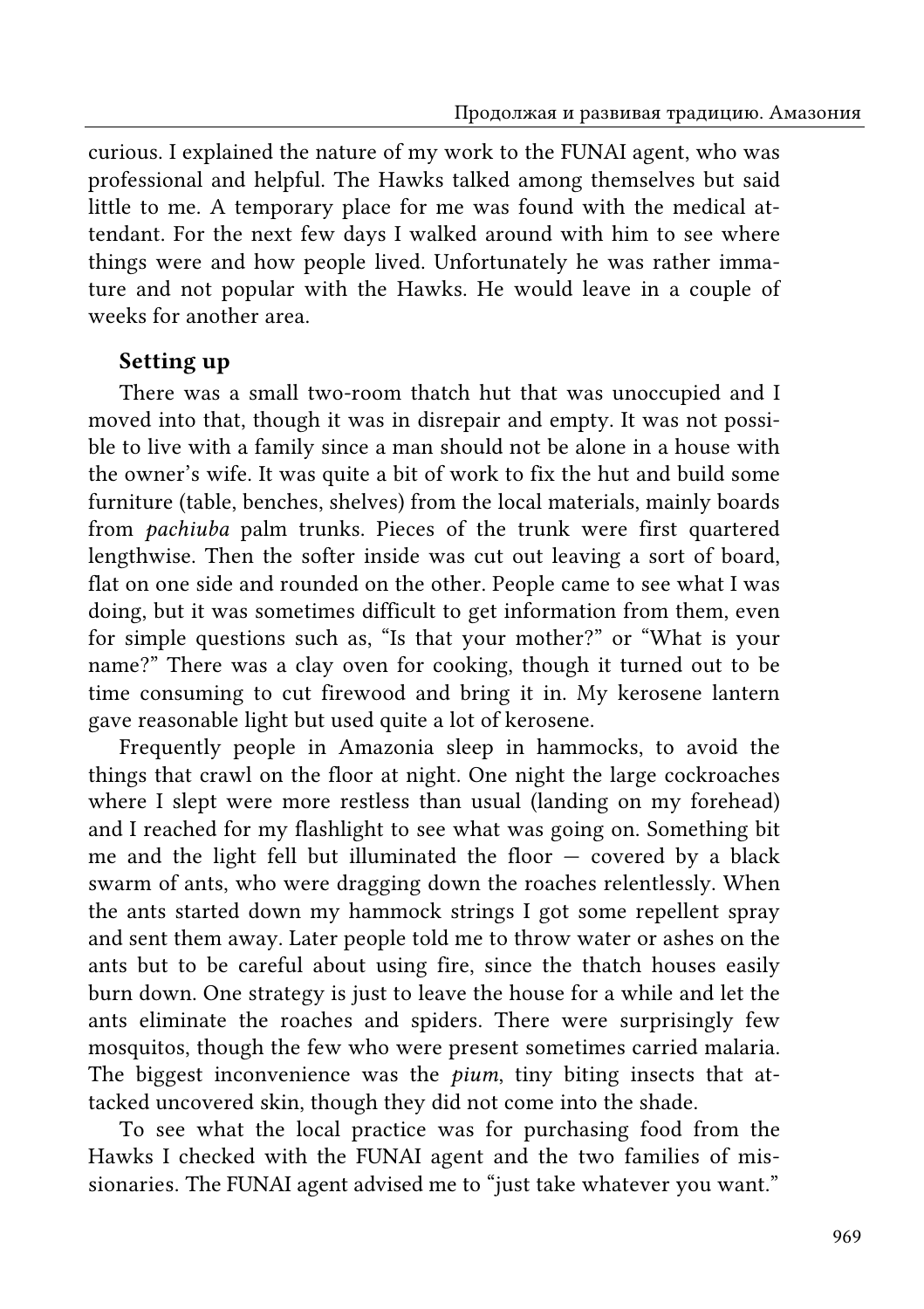# FIELDWORK AMONG THE HAWK PEOPLE OF THE BRAZILIAN AMAZON\* Denny Moore

#### Arrival in the village

After months of hampered preparations I was happy to be going in to an indigenous village in the tropical forest on 13 June 1975. I caught a ride in the boat of an American missionary, bringing in what would hopefully be appropriate and sufficient supplies. The dry season was already starting and the level of the river was low but still adequate. Since there were only two of us I had to be the proeiro, standing in the front of the boat with a pole to push us away from any rocks. After about four hours of weaving through rapids and speeding in the tame stretches we reached the opening of an igarapé on the right and entered there. An igarapé is a creek in the dry season and a small river in the rainy season. There were some fallen trees blocking the way and in all we chopped through five of these. But one was huge and a few inches below the water. Though I had some doubts, my companion had us take out the weighty supplies and then made a fast run with the boat directly at the log. The boat sailed over it cleanly and we reloaded and continued.

He said to keep watch; sometimes there were animals swimming across the igarapé who could be taken easily. White herons glided ahead of us and the forest overhung parts of the water. Flocks of butterflies hobnobbed occasionally on rocks and sand bars. In one place purple flowers were dropping in the water and were quickly snatched by fish. In the more open stretches low mountains covered with trees could be seen. I was trying not to fall in love with the place but my resistance was wavering.

About 5:30, as the sun was low, we reached the village of the Hawks, the indigenous people whose language I would study. People came down to meet us, having heard the motor. There was the local agent of the National Indian Foundation (FUNAI), a medical attendant, a motorist for the boat, and a number of small brown indigenous Hawks, smiling and

Ф414

I was very fortunate to be able to discuss fieldwork and linguistics with Alexandre Kibrik during his stay in Belém, Brazil, at the end of the 1980s. His great vitality, intelligence, and character remain an inspiration and one of my fondest memories.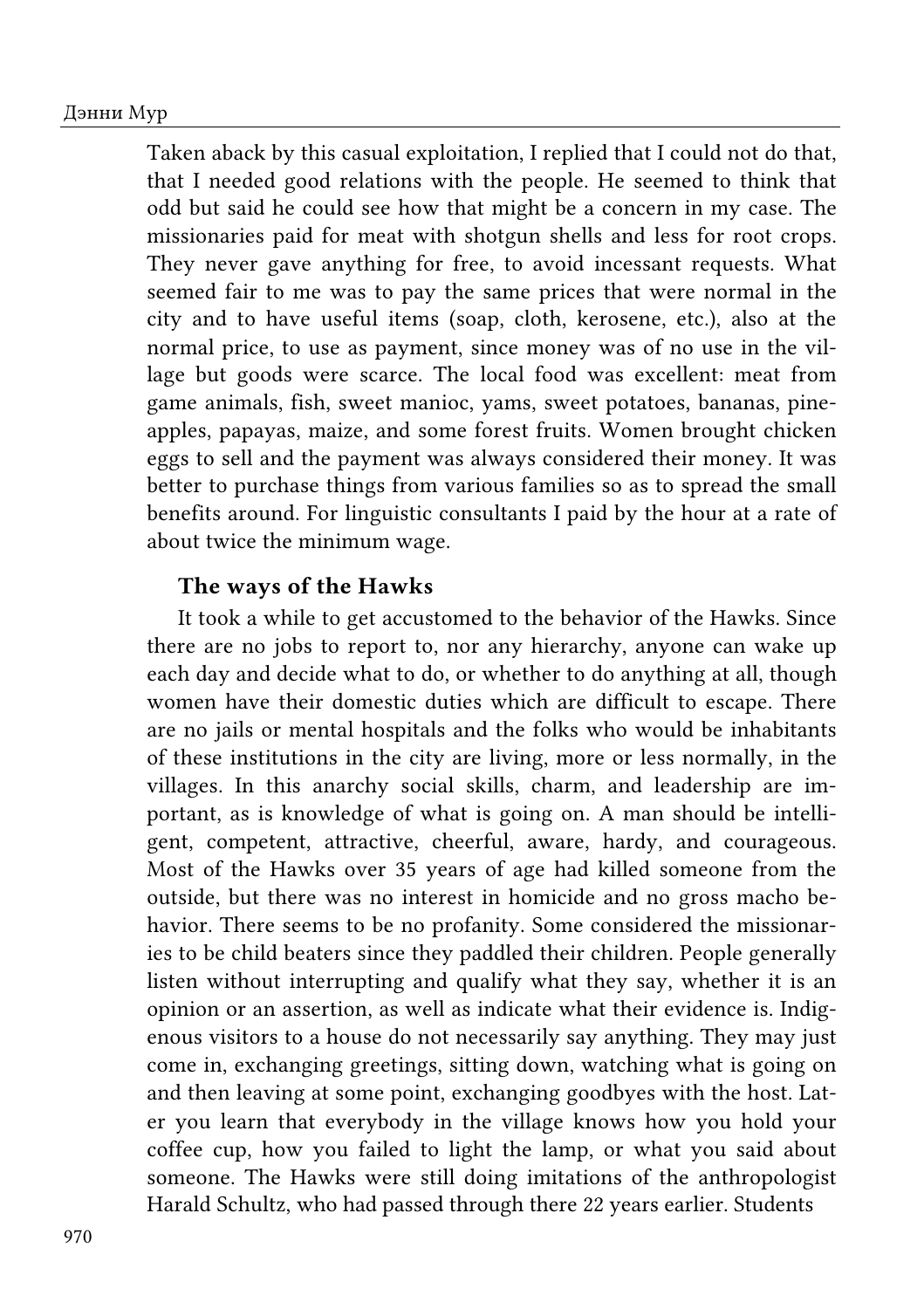curious. I explained the nature of my work to the FUNAI agent, who was professional and helpful. The Hawks talked among themselves but said little to me. A temporary place for me was found with the medical attendant. For the next few days I walked around with him to see where things were and how people lived. Unfortunately he was rather immature and not popular with the Hawks. He would leave in a couple of weeks for another area.

#### Setting up

There was a small two-room thatch hut that was unoccupied and I moved into that, though it was in disrepair and empty. It was not possible to live with a family since a man should not be alone in a house with the owner's wife. It was quite a bit of work to fix the hut and build some furniture (table, benches, shelves) from the local materials, mainly boards from pachiuba palm trunks. Pieces of the trunk were first quartered lengthwise. Then the softer inside was cut out leaving a sort of board, flat on one side and rounded on the other. People came to see what I was doing, but it was sometimes difficult to get information from them, even for simple questions such as, "Is that your mother?" or "What is your name?" There was a clay oven for cooking, though it turned out to be time consuming to cut firewood and bring it in. My kerosene lantern gave reasonable light but used quite a lot of kerosene.

Frequently people in Amazonia sleep in hammocks, to avoid the things that crawl on the floor at night. One night the large cockroaches where I slept were more restless than usual (landing on my forehead) and I reached for my flashlight to see what was going on. Something bit me and the light fell but illuminated the floor — covered by a black swarm of ants, who were dragging down the roaches relentlessly. When the ants started down my hammock strings I got some repellent spray and sent them away. Later people told me to throw water or ashes on the ants but to be careful about using fire, since the thatch houses easily burn down. One strategy is just to leave the house for a while and let the ants eliminate the roaches and spiders. There were surprisingly few mosquitos, though the few who were present sometimes carried malaria. The biggest inconvenience was the *pium*, tiny biting insects that attacked uncovered skin, though they did not come into the shade.

To see what the local practice was for purchasing food from the Hawks I checked with the FUNAI agent and the two families of missionaries. The FUNAI agent advised me to "just take whatever you want."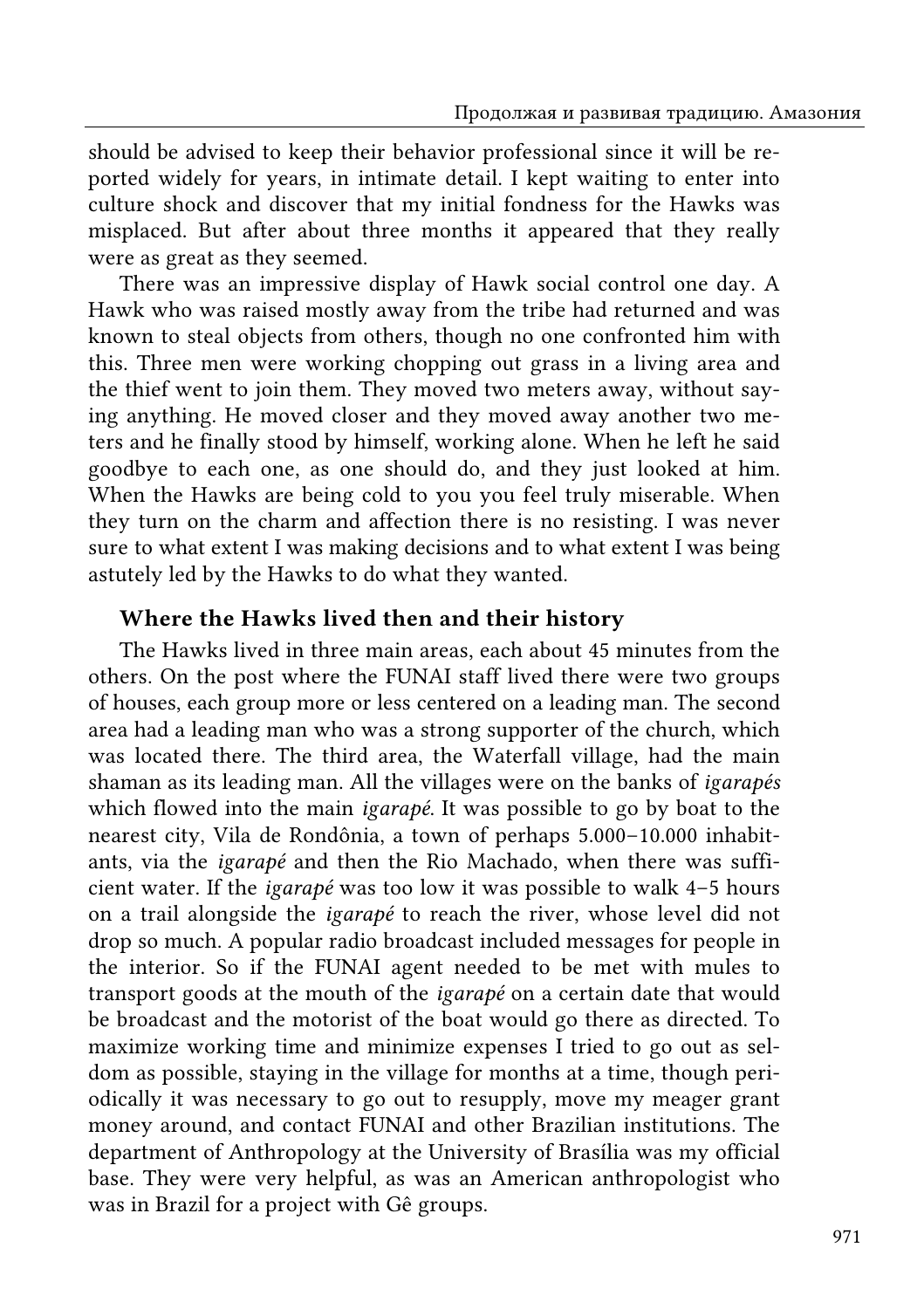Taken aback by this casual exploitation, I replied that I could not do that, that I needed good relations with the people. He seemed to think that odd but said he could see how that might be a concern in my case. The missionaries paid for meat with shotgun shells and less for root crops. They never gave anything for free, to avoid incessant requests. What seemed fair to me was to pay the same prices that were normal in the city and to have useful items (soap, cloth, kerosene, etc.), also at the normal price, to use as payment, since money was of no use in the village but goods were scarce. The local food was excellent: meat from game animals, fish, sweet manioc, yams, sweet potatoes, bananas, pineapples, papayas, maize, and some forest fruits. Women brought chicken eggs to sell and the payment was always considered their money. It was better to purchase things from various families so as to spread the small benefits around. For linguistic consultants I paid by the hour at a rate of about twice the minimum wage.

#### The ways of the Hawks

It took a while to get accustomed to the behavior of the Hawks. Since there are no jobs to report to, nor any hierarchy, anyone can wake up each day and decide what to do, or whether to do anything at all, though women have their domestic duties which are difficult to escape. There are no jails or mental hospitals and the folks who would be inhabitants of these institutions in the city are living, more or less normally, in the villages. In this anarchy social skills, charm, and leadership are important, as is knowledge of what is going on. A man should be intelligent, competent, attractive, cheerful, aware, hardy, and courageous. Most of the Hawks over 35 years of age had killed someone from the outside, but there was no interest in homicide and no gross macho behavior. There seems to be no profanity. Some considered the missionaries to be child beaters since they paddled their children. People generally listen without interrupting and qualify what they say, whether it is an opinion or an assertion, as well as indicate what their evidence is. Indigenous visitors to a house do not necessarily say anything. They may just come in, exchanging greetings, sitting down, watching what is going on and then leaving at some point, exchanging goodbyes with the host. Later you learn that everybody in the village knows how you hold your coffee cup, how you failed to light the lamp, or what you said about someone. The Hawks were still doing imitations of the anthropologist Harald Schultz, who had passed through there 22 years earlier. Students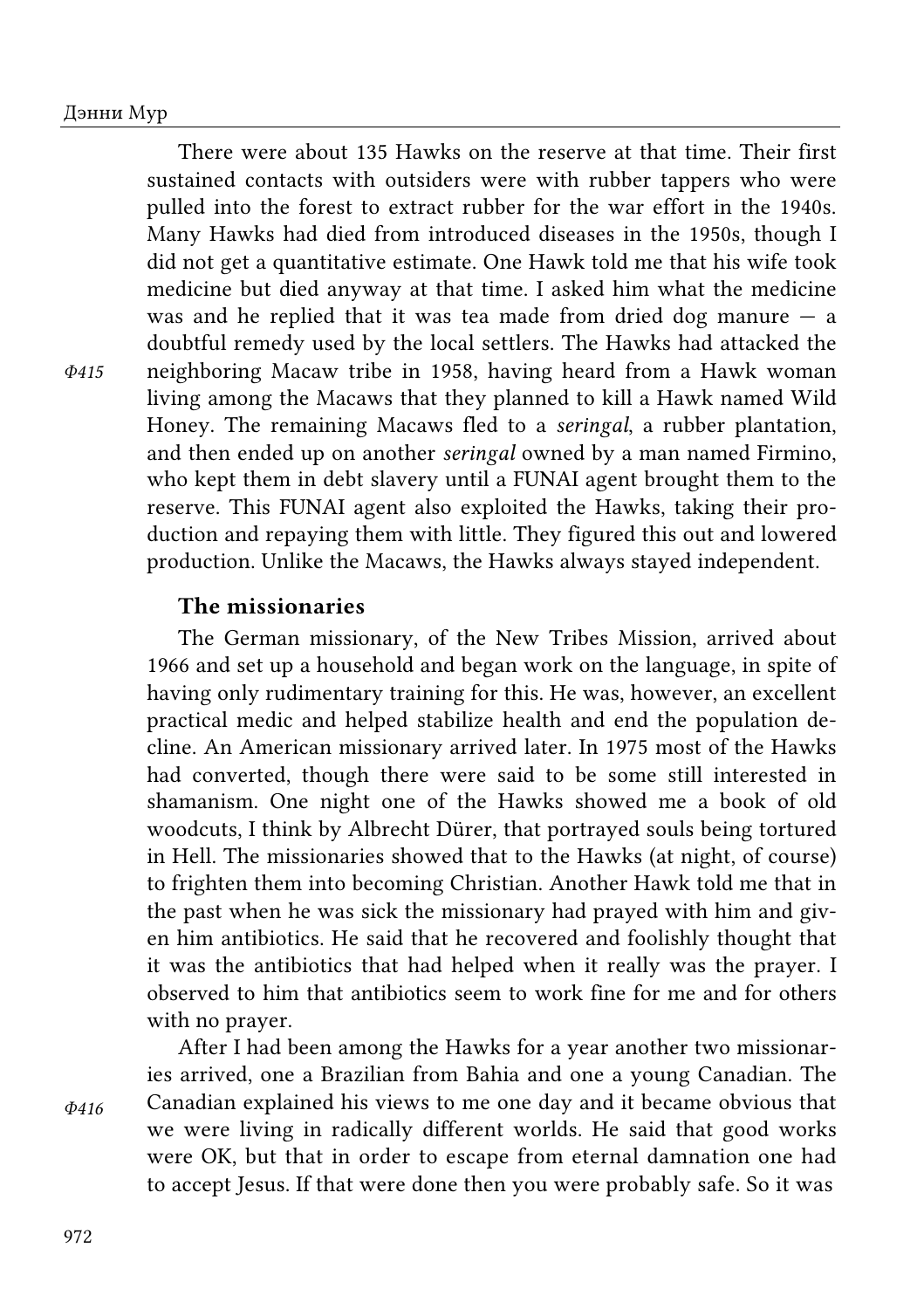should be advised to keep their behavior professional since it will be reported widely for years, in intimate detail. I kept waiting to enter into culture shock and discover that my initial fondness for the Hawks was misplaced. But after about three months it appeared that they really were as great as they seemed.

There was an impressive display of Hawk social control one day. A Hawk who was raised mostly away from the tribe had returned and was known to steal objects from others, though no one confronted him with this. Three men were working chopping out grass in a living area and the thief went to join them. They moved two meters away, without saying anything. He moved closer and they moved away another two meters and he finally stood by himself, working alone. When he left he said goodbye to each one, as one should do, and they just looked at him. When the Hawks are being cold to you you feel truly miserable. When they turn on the charm and affection there is no resisting. I was never sure to what extent I was making decisions and to what extent I was being astutely led by the Hawks to do what they wanted.

#### Where the Hawks lived then and their history

The Hawks lived in three main areas, each about 45 minutes from the others. On the post where the FUNAI staff lived there were two groups of houses, each group more or less centered on a leading man. The second area had a leading man who was a strong supporter of the church, which was located there. The third area, the Waterfall village, had the main shaman as its leading man. All the villages were on the banks of igarapés which flowed into the main igarapé. It was possible to go by boat to the nearest city, Vila de Rondônia, a town of perhaps 5.000–10.000 inhabitants, via the igarapé and then the Rio Machado, when there was sufficient water. If the igarapé was too low it was possible to walk 4–5 hours on a trail alongside the igarapé to reach the river, whose level did not drop so much. A popular radio broadcast included messages for people in the interior. So if the FUNAI agent needed to be met with mules to transport goods at the mouth of the igarapé on a certain date that would be broadcast and the motorist of the boat would go there as directed. To maximize working time and minimize expenses I tried to go out as seldom as possible, staying in the village for months at a time, though periodically it was necessary to go out to resupply, move my meager grant money around, and contact FUNAI and other Brazilian institutions. The department of Anthropology at the University of Brasília was my official base. They were very helpful, as was an American anthropologist who was in Brazil for a project with Gê groups.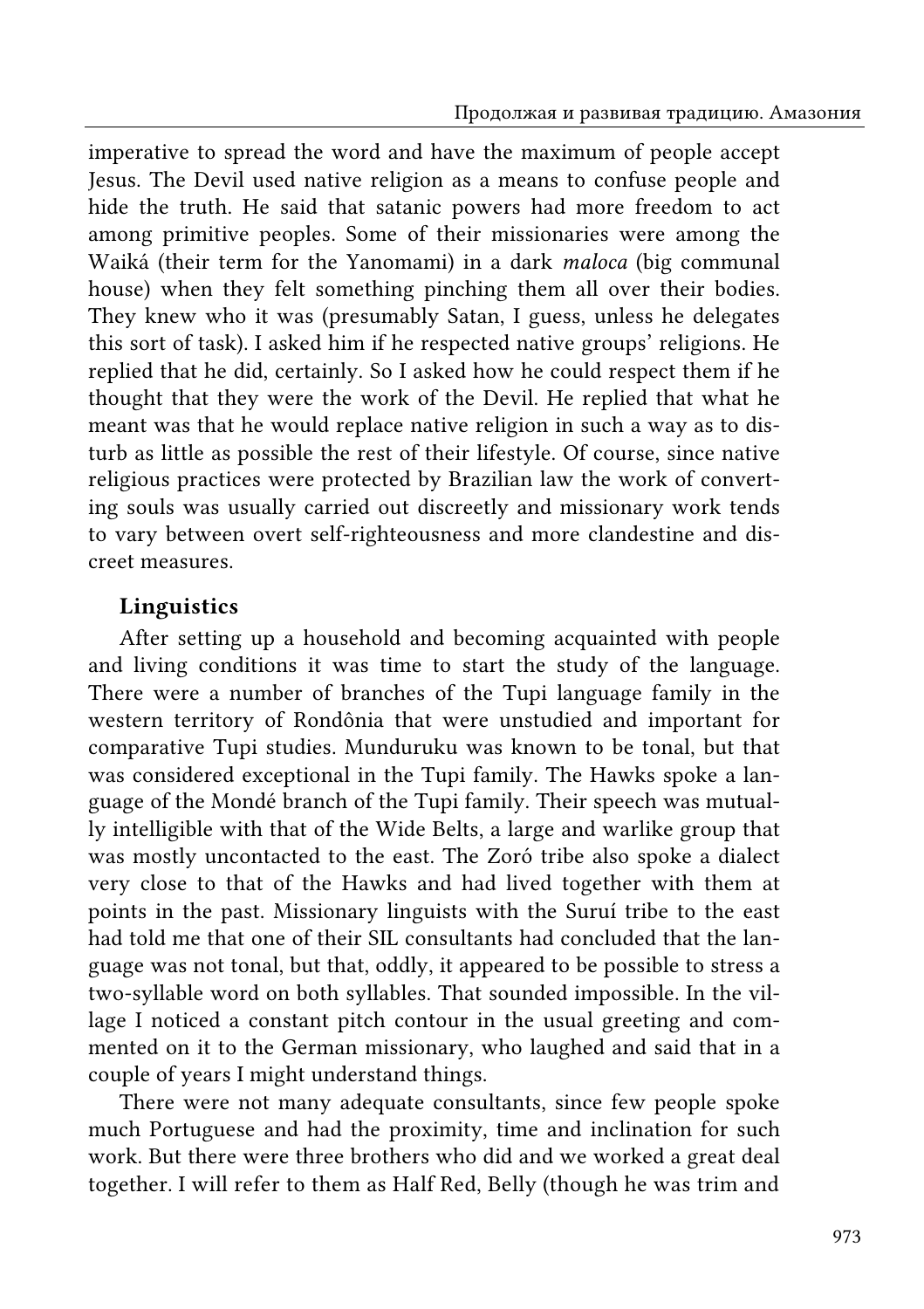There were about 135 Hawks on the reserve at that time. Their first sustained contacts with outsiders were with rubber tappers who were pulled into the forest to extract rubber for the war effort in the 1940s. Many Hawks had died from introduced diseases in the 1950s, though I did not get a quantitative estimate. One Hawk told me that his wife took medicine but died anyway at that time. I asked him what the medicine was and he replied that it was tea made from dried dog manure  $-$  a doubtful remedy used by the local settlers. The Hawks had attacked the neighboring Macaw tribe in 1958, having heard from a Hawk woman living among the Macaws that they planned to kill a Hawk named Wild Honey. The remaining Macaws fled to a seringal, a rubber plantation, and then ended up on another seringal owned by a man named Firmino, who kept them in debt slavery until a FUNAI agent brought them to the reserve. This FUNAI agent also exploited the Hawks, taking their production and repaying them with little. They figured this out and lowered production. Unlike the Macaws, the Hawks always stayed independent.

# The missionaries

The German missionary, of the New Tribes Mission, arrived about 1966 and set up a household and began work on the language, in spite of having only rudimentary training for this. He was, however, an excellent practical medic and helped stabilize health and end the population decline. An American missionary arrived later. In 1975 most of the Hawks had converted, though there were said to be some still interested in shamanism. One night one of the Hawks showed me a book of old woodcuts, I think by Albrecht Dürer, that portrayed souls being tortured in Hell. The missionaries showed that to the Hawks (at night, of course) to frighten them into becoming Christian. Another Hawk told me that in the past when he was sick the missionary had prayed with him and given him antibiotics. He said that he recovered and foolishly thought that it was the antibiotics that had helped when it really was the prayer. I observed to him that antibiotics seem to work fine for me and for others with no prayer.

Ф416

After I had been among the Hawks for a year another two missionaries arrived, one a Brazilian from Bahia and one a young Canadian. The Canadian explained his views to me one day and it became obvious that we were living in radically different worlds. He said that good works were OK, but that in order to escape from eternal damnation one had to accept Jesus. If that were done then you were probably safe. So it was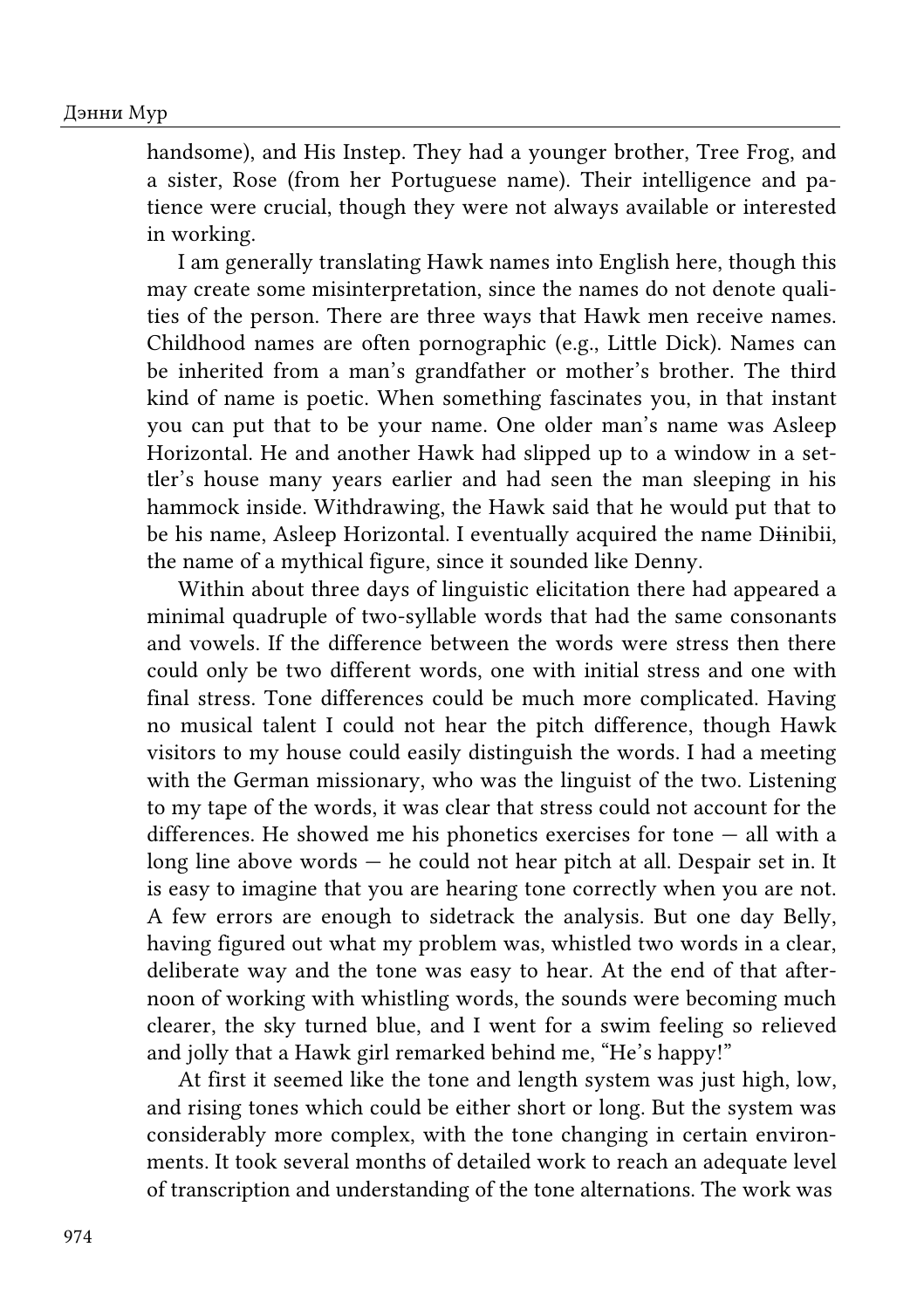imperative to spread the word and have the maximum of people accept Jesus. The Devil used native religion as a means to confuse people and hide the truth. He said that satanic powers had more freedom to act among primitive peoples. Some of their missionaries were among the Waiká (their term for the Yanomami) in a dark maloca (big communal house) when they felt something pinching them all over their bodies. They knew who it was (presumably Satan, I guess, unless he delegates this sort of task). I asked him if he respected native groups' religions. He replied that he did, certainly. So I asked how he could respect them if he thought that they were the work of the Devil. He replied that what he meant was that he would replace native religion in such a way as to disturb as little as possible the rest of their lifestyle. Of course, since native religious practices were protected by Brazilian law the work of converting souls was usually carried out discreetly and missionary work tends to vary between overt self-righteousness and more clandestine and discreet measures.

### Linguistics

After setting up a household and becoming acquainted with people and living conditions it was time to start the study of the language. There were a number of branches of the Tupi language family in the western territory of Rondônia that were unstudied and important for comparative Tupi studies. Munduruku was known to be tonal, but that was considered exceptional in the Tupi family. The Hawks spoke a language of the Mondé branch of the Tupi family. Their speech was mutually intelligible with that of the Wide Belts, a large and warlike group that was mostly uncontacted to the east. The Zoró tribe also spoke a dialect very close to that of the Hawks and had lived together with them at points in the past. Missionary linguists with the Suruí tribe to the east had told me that one of their SIL consultants had concluded that the language was not tonal, but that, oddly, it appeared to be possible to stress a two-syllable word on both syllables. That sounded impossible. In the village I noticed a constant pitch contour in the usual greeting and commented on it to the German missionary, who laughed and said that in a couple of years I might understand things.

There were not many adequate consultants, since few people spoke much Portuguese and had the proximity, time and inclination for such work. But there were three brothers who did and we worked a great deal together. I will refer to them as Half Red, Belly (though he was trim and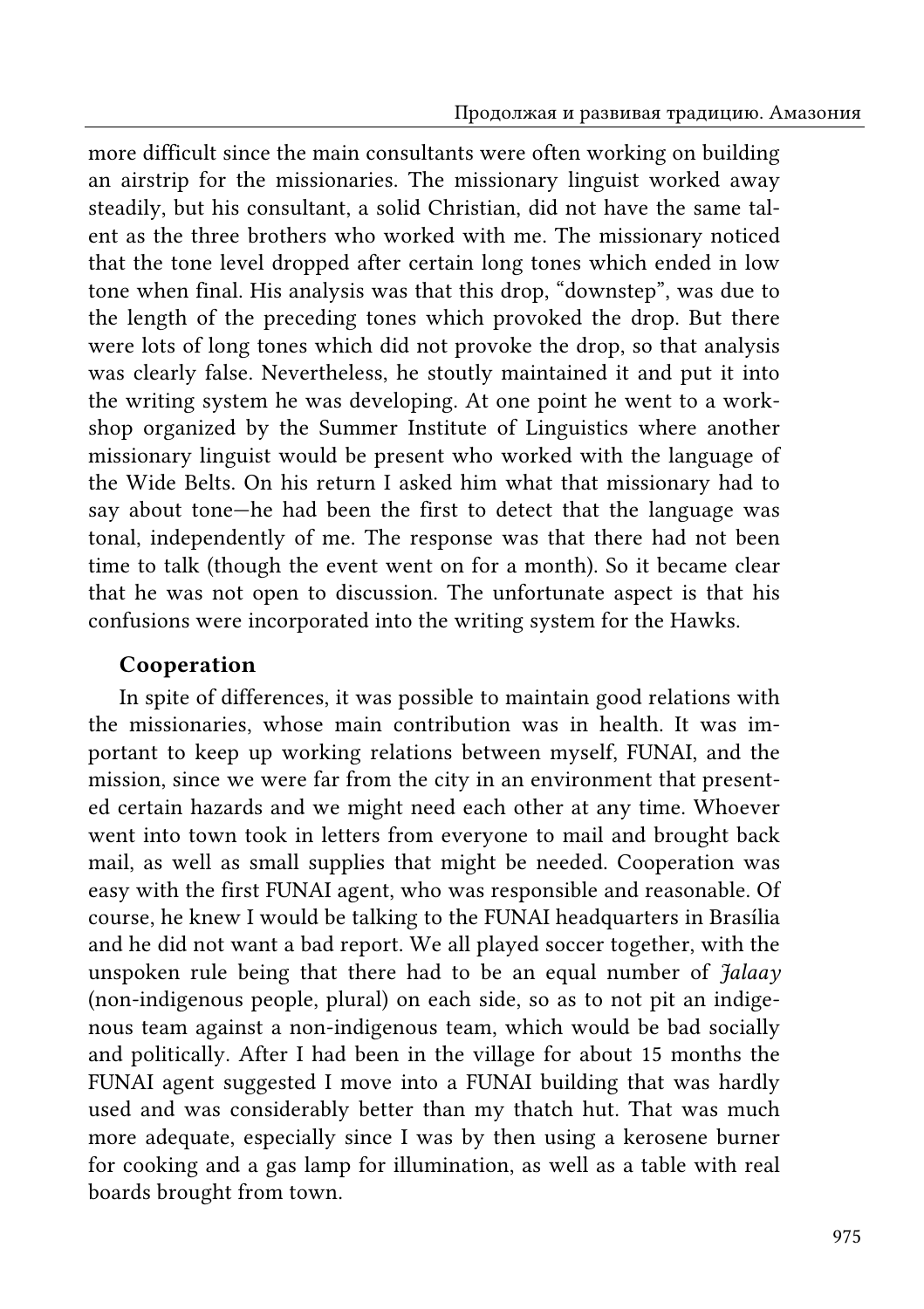handsome), and His Instep. They had a younger brother, Tree Frog, and a sister, Rose (from her Portuguese name). Their intelligence and patience were crucial, though they were not always available or interested in working.

I am generally translating Hawk names into English here, though this may create some misinterpretation, since the names do not denote qualities of the person. There are three ways that Hawk men receive names. Childhood names are often pornographic (e.g., Little Dick). Names can be inherited from a man's grandfather or mother's brother. The third kind of name is poetic. When something fascinates you, in that instant you can put that to be your name. One older man's name was Asleep Horizontal. He and another Hawk had slipped up to a window in a settler's house many years earlier and had seen the man sleeping in his hammock inside. Withdrawing, the Hawk said that he would put that to be his name, Asleep Horizontal. I eventually acquired the name Dɨɨnibii, the name of a mythical figure, since it sounded like Denny.

Within about three days of linguistic elicitation there had appeared a minimal quadruple of two-syllable words that had the same consonants and vowels. If the difference between the words were stress then there could only be two different words, one with initial stress and one with final stress. Tone differences could be much more complicated. Having no musical talent I could not hear the pitch difference, though Hawk visitors to my house could easily distinguish the words. I had a meeting with the German missionary, who was the linguist of the two. Listening to my tape of the words, it was clear that stress could not account for the differences. He showed me his phonetics exercises for tone  $-$  all with a long line above words — he could not hear pitch at all. Despair set in. It is easy to imagine that you are hearing tone correctly when you are not. A few errors are enough to sidetrack the analysis. But one day Belly, having figured out what my problem was, whistled two words in a clear, deliberate way and the tone was easy to hear. At the end of that afternoon of working with whistling words, the sounds were becoming much clearer, the sky turned blue, and I went for a swim feeling so relieved and jolly that a Hawk girl remarked behind me, "He's happy!"

At first it seemed like the tone and length system was just high, low, and rising tones which could be either short or long. But the system was considerably more complex, with the tone changing in certain environments. It took several months of detailed work to reach an adequate level of transcription and understanding of the tone alternations. The work was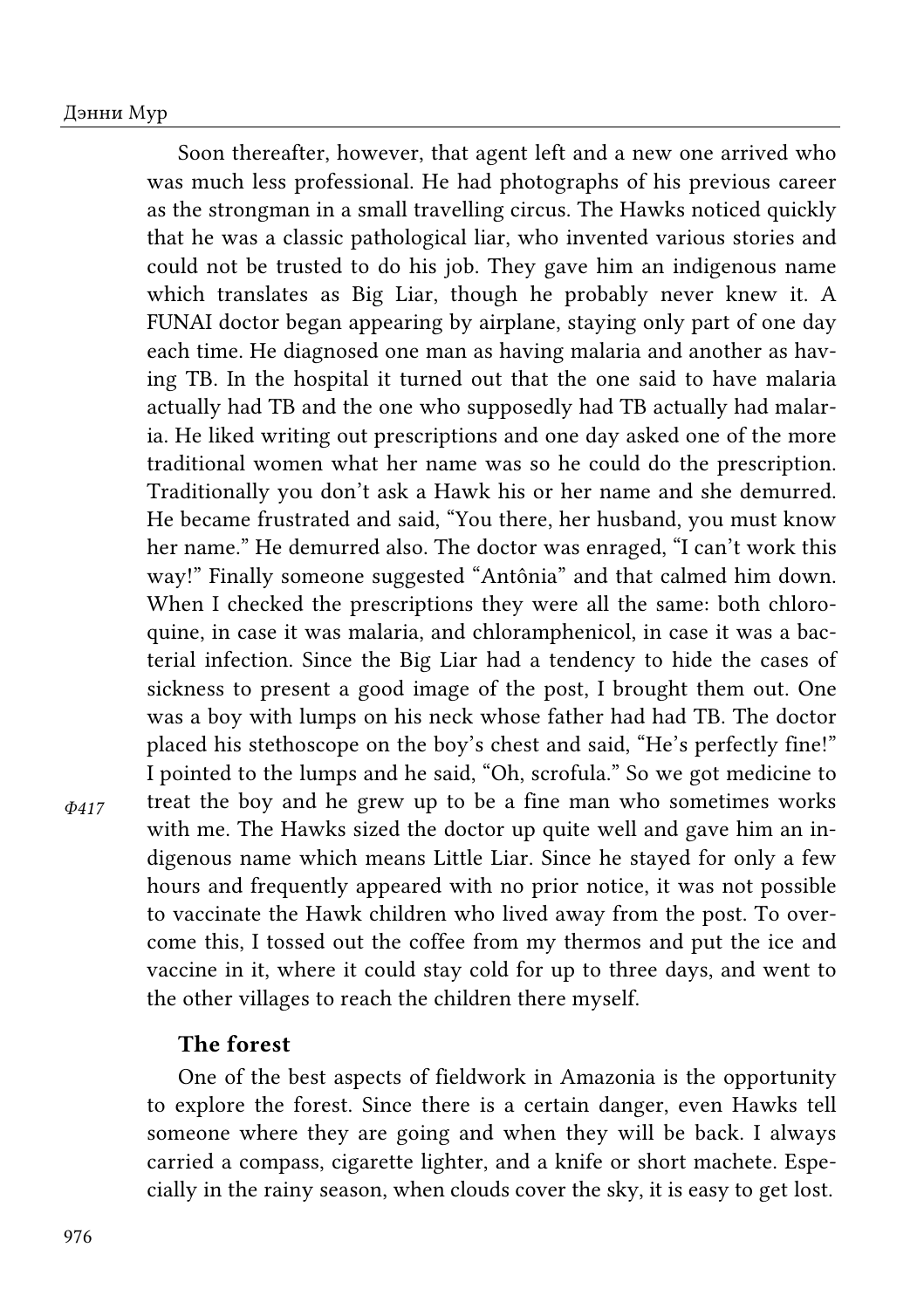more difficult since the main consultants were often working on building an airstrip for the missionaries. The missionary linguist worked away steadily, but his consultant, a solid Christian, did not have the same talent as the three brothers who worked with me. The missionary noticed that the tone level dropped after certain long tones which ended in low tone when final. His analysis was that this drop, "downstep", was due to the length of the preceding tones which provoked the drop. But there were lots of long tones which did not provoke the drop, so that analysis was clearly false. Nevertheless, he stoutly maintained it and put it into the writing system he was developing. At one point he went to a workshop organized by the Summer Institute of Linguistics where another missionary linguist would be present who worked with the language of the Wide Belts. On his return I asked him what that missionary had to say about tone—he had been the first to detect that the language was tonal, independently of me. The response was that there had not been time to talk (though the event went on for a month). So it became clear that he was not open to discussion. The unfortunate aspect is that his confusions were incorporated into the writing system for the Hawks.

# Cooperation

In spite of differences, it was possible to maintain good relations with the missionaries, whose main contribution was in health. It was important to keep up working relations between myself, FUNAI, and the mission, since we were far from the city in an environment that presented certain hazards and we might need each other at any time. Whoever went into town took in letters from everyone to mail and brought back mail, as well as small supplies that might be needed. Cooperation was easy with the first FUNAI agent, who was responsible and reasonable. Of course, he knew I would be talking to the FUNAI headquarters in Brasília and he did not want a bad report. We all played soccer together, with the unspoken rule being that there had to be an equal number of Jalaay (non-indigenous people, plural) on each side, so as to not pit an indigenous team against a non-indigenous team, which would be bad socially and politically. After I had been in the village for about 15 months the FUNAI agent suggested I move into a FUNAI building that was hardly used and was considerably better than my thatch hut. That was much more adequate, especially since I was by then using a kerosene burner for cooking and a gas lamp for illumination, as well as a table with real boards brought from town.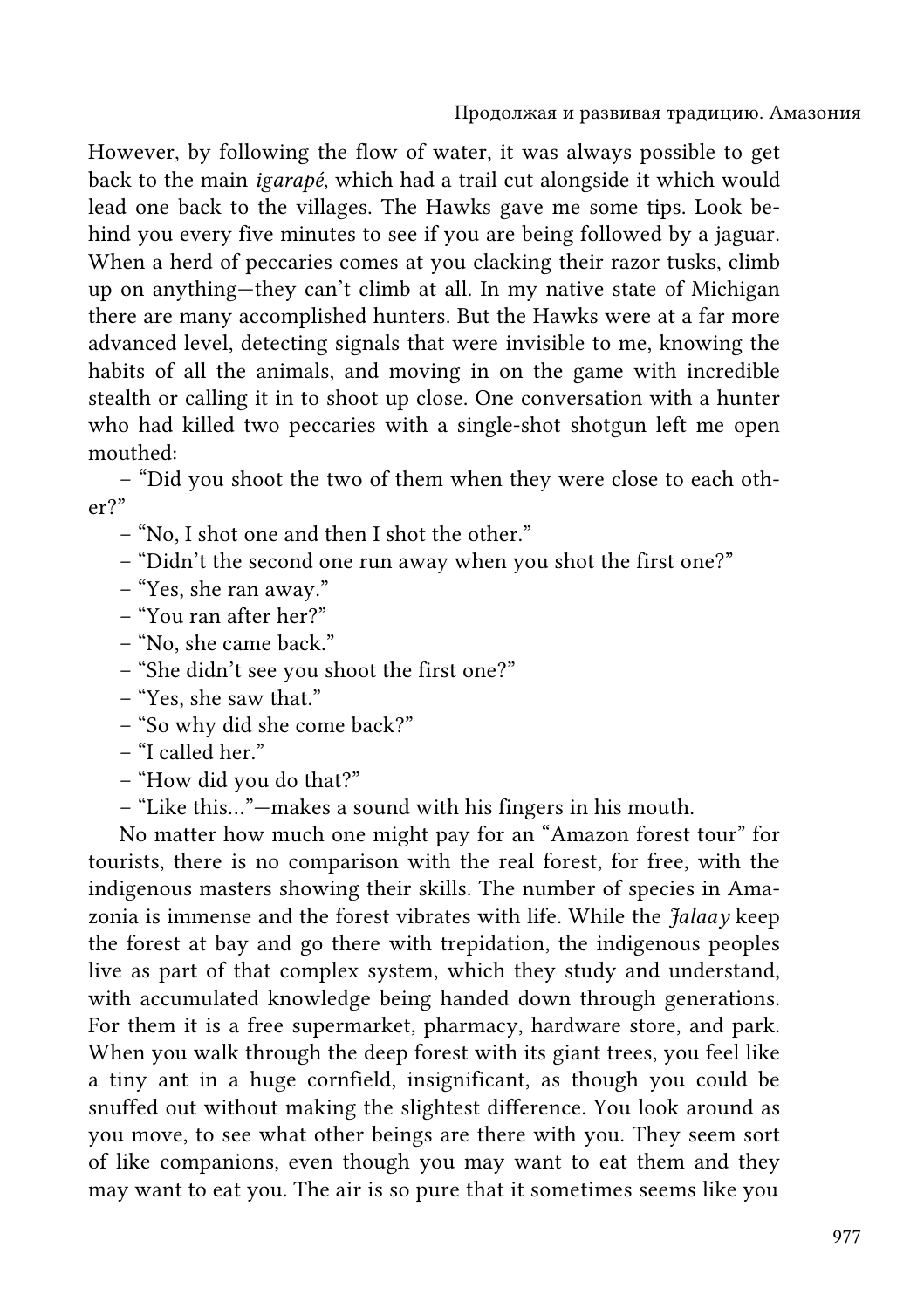#### Дэнни Мур

Soon thereafter, however, that agent left and a new one arrived who was much less professional. He had photographs of his previous career as the strongman in a small travelling circus. The Hawks noticed quickly that he was a classic pathological liar, who invented various stories and could not be trusted to do his job. They gave him an indigenous name which translates as Big Liar, though he probably never knew it. A FUNAI doctor began appearing by airplane, staying only part of one day each time. He diagnosed one man as having malaria and another as having TB. In the hospital it turned out that the one said to have malaria actually had TB and the one who supposedly had TB actually had malaria. He liked writing out prescriptions and one day asked one of the more traditional women what her name was so he could do the prescription. Traditionally you don't ask a Hawk his or her name and she demurred. He became frustrated and said, "You there, her husband, you must know her name." He demurred also. The doctor was enraged, "I can't work this way!" Finally someone suggested "Antônia" and that calmed him down. When I checked the prescriptions they were all the same: both chloroquine, in case it was malaria, and chloramphenicol, in case it was a bacterial infection. Since the Big Liar had a tendency to hide the cases of sickness to present a good image of the post, I brought them out. One was a boy with lumps on his neck whose father had had TB. The doctor placed his stethoscope on the boy's chest and said, "He's perfectly fine!" I pointed to the lumps and he said, "Oh, scrofula." So we got medicine to treat the boy and he grew up to be a fine man who sometimes works with me. The Hawks sized the doctor up quite well and gave him an indigenous name which means Little Liar. Since he stayed for only a few hours and frequently appeared with no prior notice, it was not possible to vaccinate the Hawk children who lived away from the post. To overcome this, I tossed out the coffee from my thermos and put the ice and vaccine in it, where it could stay cold for up to three days, and went to the other villages to reach the children there myself.

## The forest

One of the best aspects of fieldwork in Amazonia is the opportunity to explore the forest. Since there is a certain danger, even Hawks tell someone where they are going and when they will be back. I always carried a compass, cigarette lighter, and a knife or short machete. Especially in the rainy season, when clouds cover the sky, it is easy to get lost.

Ф417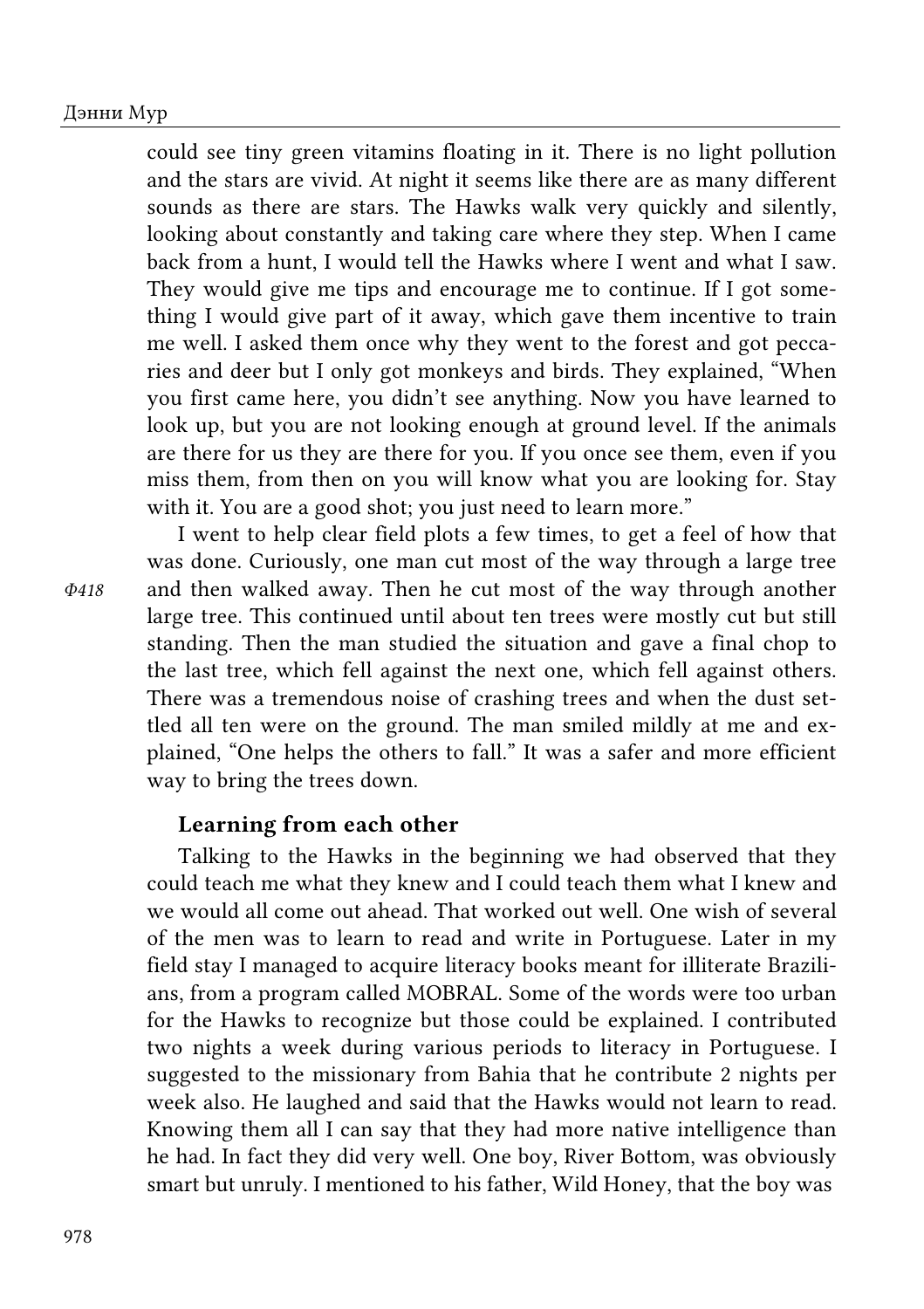However, by following the flow of water, it was always possible to get back to the main igarapé, which had a trail cut alongside it which would lead one back to the villages. The Hawks gave me some tips. Look behind you every five minutes to see if you are being followed by a jaguar. When a herd of peccaries comes at you clacking their razor tusks, climb up on anything—they can't climb at all. In my native state of Michigan there are many accomplished hunters. But the Hawks were at a far more advanced level, detecting signals that were invisible to me, knowing the habits of all the animals, and moving in on the game with incredible stealth or calling it in to shoot up close. One conversation with a hunter who had killed two peccaries with a single-shot shotgun left me open mouthed:

– "Did you shoot the two of them when they were close to each other?"

– "No, I shot one and then I shot the other."

– "Didn't the second one run away when you shot the first one?"

– "Yes, she ran away."

– "You ran after her?"

– "No, she came back."

– "She didn't see you shoot the first one?"

– "Yes, she saw that."

– "So why did she come back?"

– "I called her."

– "How did you do that?"

– "Like this…"—makes a sound with his fingers in his mouth.

No matter how much one might pay for an "Amazon forest tour" for tourists, there is no comparison with the real forest, for free, with the indigenous masters showing their skills. The number of species in Amazonia is immense and the forest vibrates with life. While the *Jalaay* keep the forest at bay and go there with trepidation, the indigenous peoples live as part of that complex system, which they study and understand, with accumulated knowledge being handed down through generations. For them it is a free supermarket, pharmacy, hardware store, and park. When you walk through the deep forest with its giant trees, you feel like a tiny ant in a huge cornfield, insignificant, as though you could be snuffed out without making the slightest difference. You look around as you move, to see what other beings are there with you. They seem sort of like companions, even though you may want to eat them and they may want to eat you. The air is so pure that it sometimes seems like you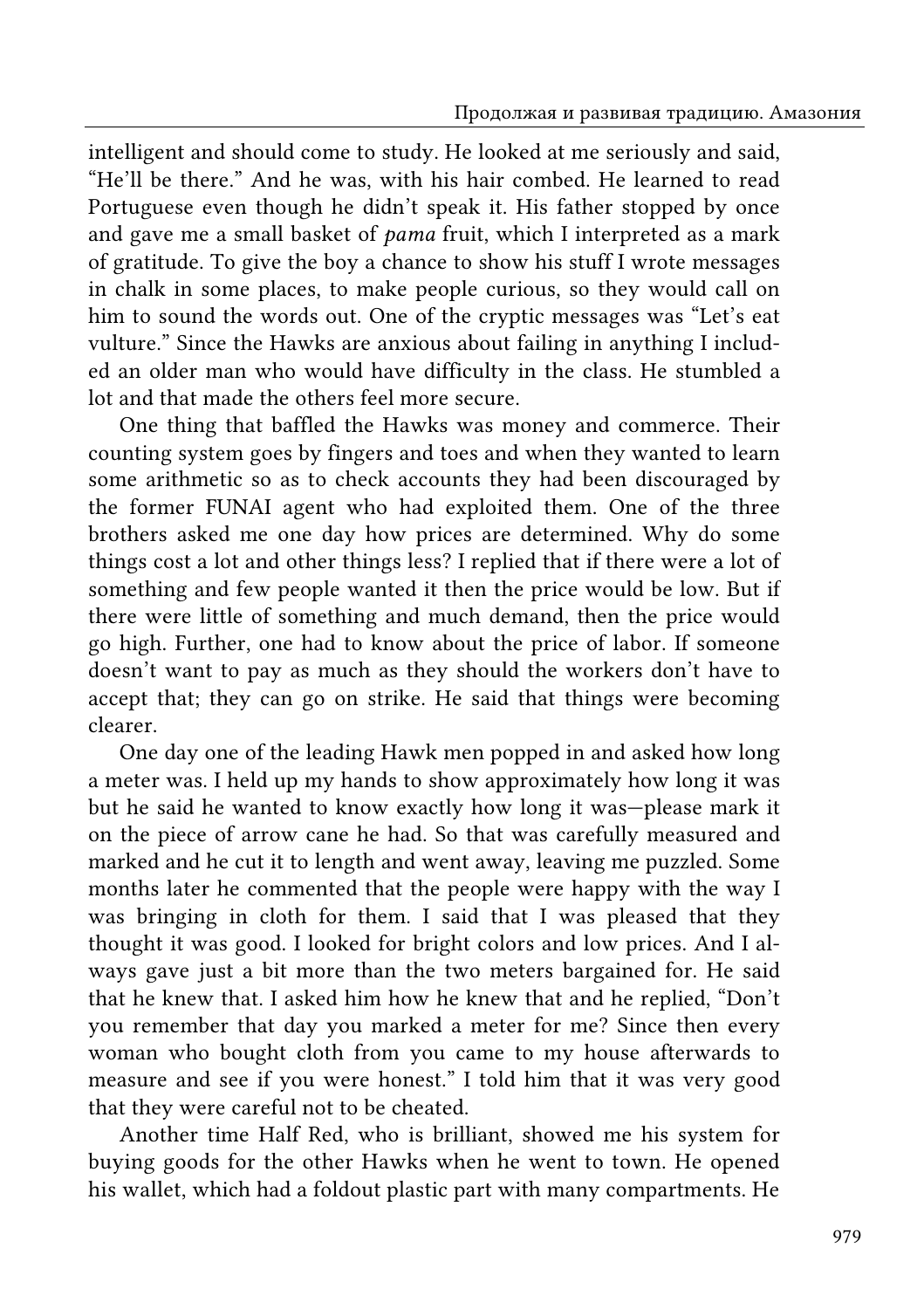could see tiny green vitamins floating in it. There is no light pollution and the stars are vivid. At night it seems like there are as many different sounds as there are stars. The Hawks walk very quickly and silently, looking about constantly and taking care where they step. When I came back from a hunt, I would tell the Hawks where I went and what I saw. They would give me tips and encourage me to continue. If I got something I would give part of it away, which gave them incentive to train me well. I asked them once why they went to the forest and got peccaries and deer but I only got monkeys and birds. They explained, "When you first came here, you didn't see anything. Now you have learned to look up, but you are not looking enough at ground level. If the animals are there for us they are there for you. If you once see them, even if you miss them, from then on you will know what you are looking for. Stay with it. You are a good shot; you just need to learn more."

Ф418

I went to help clear field plots a few times, to get a feel of how that was done. Curiously, one man cut most of the way through a large tree and then walked away. Then he cut most of the way through another large tree. This continued until about ten trees were mostly cut but still standing. Then the man studied the situation and gave a final chop to the last tree, which fell against the next one, which fell against others. There was a tremendous noise of crashing trees and when the dust settled all ten were on the ground. The man smiled mildly at me and explained, "One helps the others to fall." It was a safer and more efficient way to bring the trees down.

#### Learning from each other

Talking to the Hawks in the beginning we had observed that they could teach me what they knew and I could teach them what I knew and we would all come out ahead. That worked out well. One wish of several of the men was to learn to read and write in Portuguese. Later in my field stay I managed to acquire literacy books meant for illiterate Brazilians, from a program called MOBRAL. Some of the words were too urban for the Hawks to recognize but those could be explained. I contributed two nights a week during various periods to literacy in Portuguese. I suggested to the missionary from Bahia that he contribute 2 nights per week also. He laughed and said that the Hawks would not learn to read. Knowing them all I can say that they had more native intelligence than he had. In fact they did very well. One boy, River Bottom, was obviously smart but unruly. I mentioned to his father, Wild Honey, that the boy was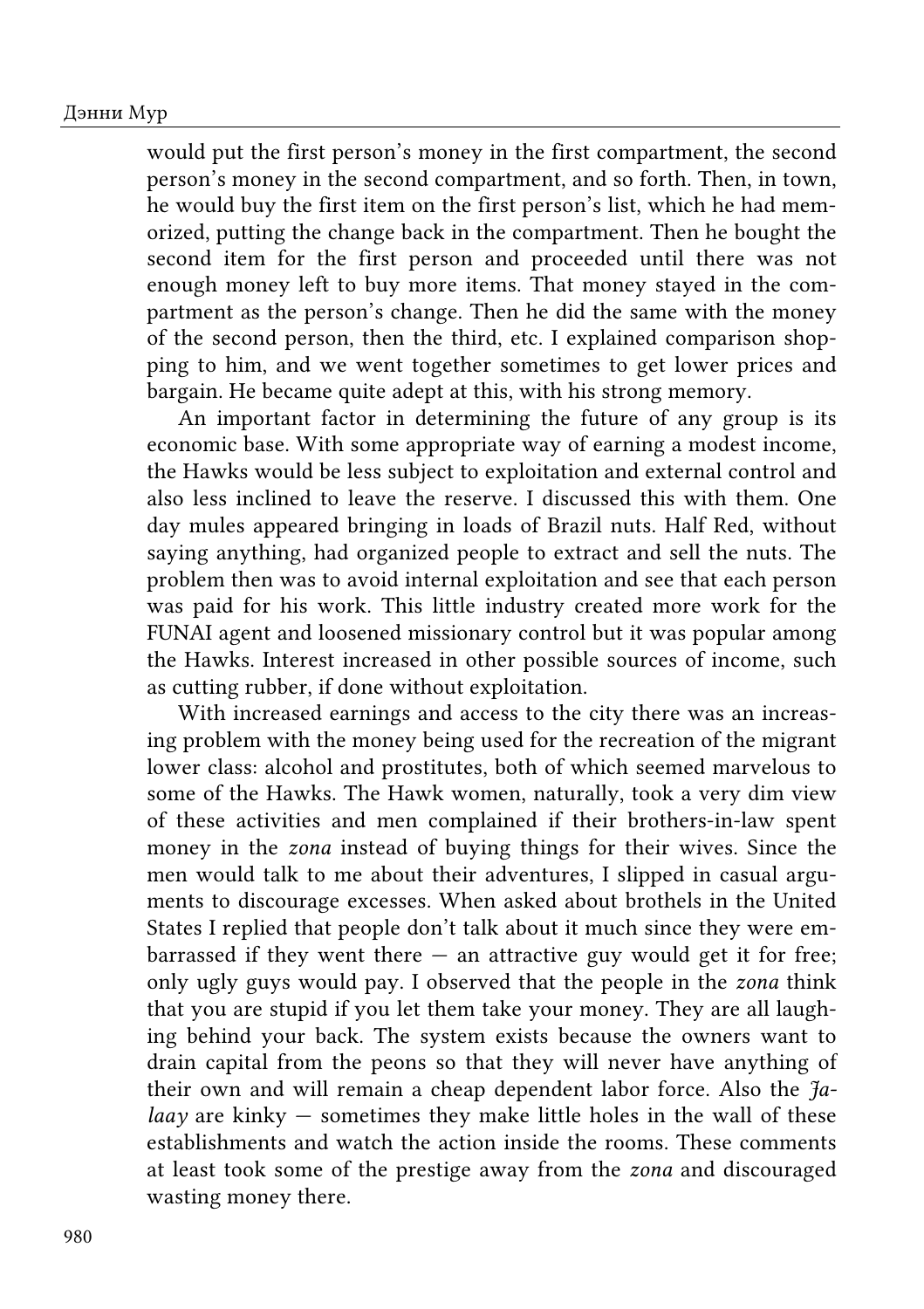intelligent and should come to study. He looked at me seriously and said, "He'll be there." And he was, with his hair combed. He learned to read Portuguese even though he didn't speak it. His father stopped by once and gave me a small basket of pama fruit, which I interpreted as a mark of gratitude. To give the boy a chance to show his stuff I wrote messages in chalk in some places, to make people curious, so they would call on him to sound the words out. One of the cryptic messages was "Let's eat vulture." Since the Hawks are anxious about failing in anything I included an older man who would have difficulty in the class. He stumbled a lot and that made the others feel more secure.

One thing that baffled the Hawks was money and commerce. Their counting system goes by fingers and toes and when they wanted to learn some arithmetic so as to check accounts they had been discouraged by the former FUNAI agent who had exploited them. One of the three brothers asked me one day how prices are determined. Why do some things cost a lot and other things less? I replied that if there were a lot of something and few people wanted it then the price would be low. But if there were little of something and much demand, then the price would go high. Further, one had to know about the price of labor. If someone doesn't want to pay as much as they should the workers don't have to accept that; they can go on strike. He said that things were becoming clearer.

One day one of the leading Hawk men popped in and asked how long a meter was. I held up my hands to show approximately how long it was but he said he wanted to know exactly how long it was—please mark it on the piece of arrow cane he had. So that was carefully measured and marked and he cut it to length and went away, leaving me puzzled. Some months later he commented that the people were happy with the way I was bringing in cloth for them. I said that I was pleased that they thought it was good. I looked for bright colors and low prices. And I always gave just a bit more than the two meters bargained for. He said that he knew that. I asked him how he knew that and he replied, "Don't you remember that day you marked a meter for me? Since then every woman who bought cloth from you came to my house afterwards to measure and see if you were honest." I told him that it was very good that they were careful not to be cheated.

Another time Half Red, who is brilliant, showed me his system for buying goods for the other Hawks when he went to town. He opened his wallet, which had a foldout plastic part with many compartments. He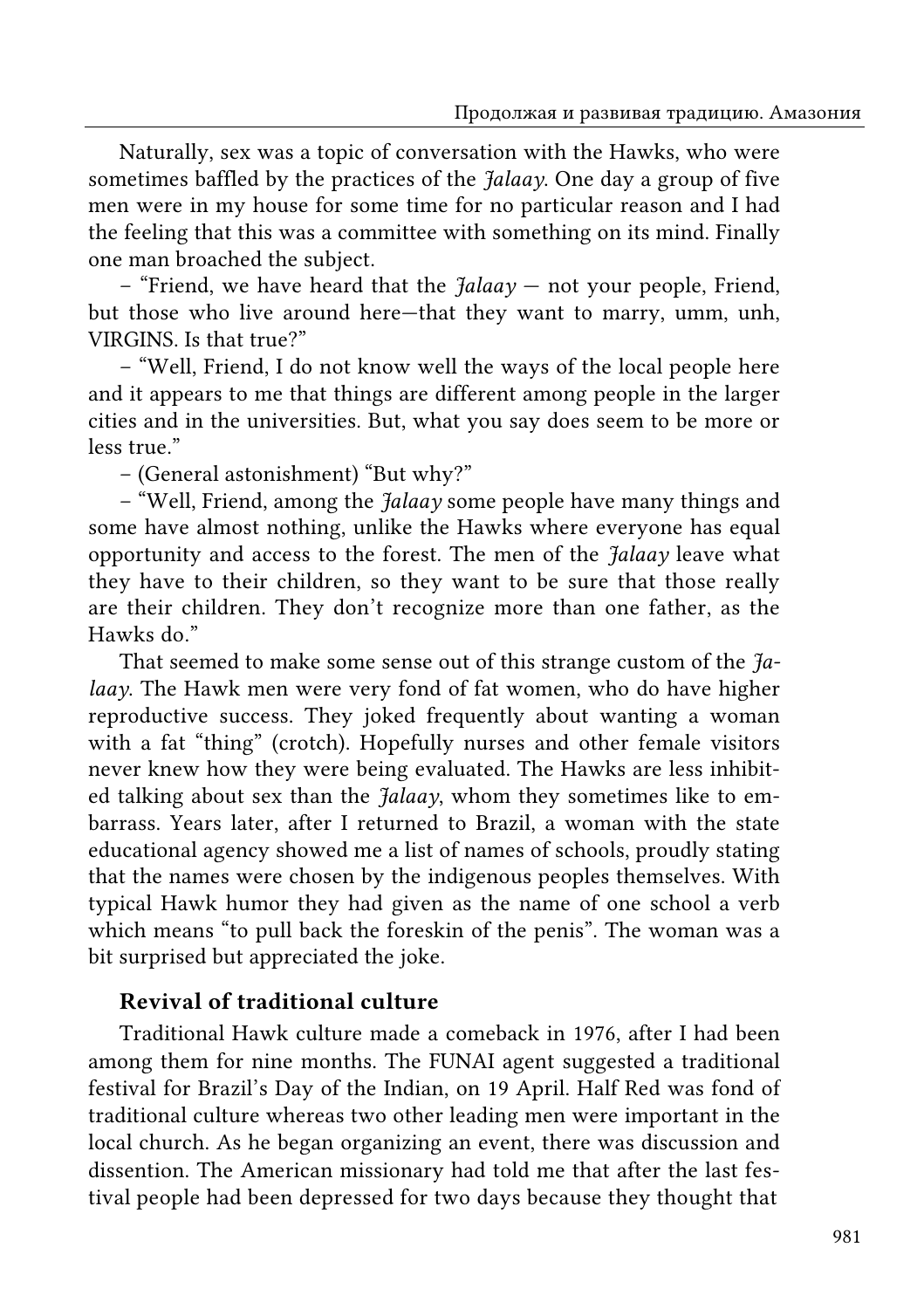#### Дэнни Мур

would put the first person's money in the first compartment, the second person's money in the second compartment, and so forth. Then, in town, he would buy the first item on the first person's list, which he had memorized, putting the change back in the compartment. Then he bought the second item for the first person and proceeded until there was not enough money left to buy more items. That money stayed in the compartment as the person's change. Then he did the same with the money of the second person, then the third, etc. I explained comparison shopping to him, and we went together sometimes to get lower prices and bargain. He became quite adept at this, with his strong memory.

An important factor in determining the future of any group is its economic base. With some appropriate way of earning a modest income, the Hawks would be less subject to exploitation and external control and also less inclined to leave the reserve. I discussed this with them. One day mules appeared bringing in loads of Brazil nuts. Half Red, without saying anything, had organized people to extract and sell the nuts. The problem then was to avoid internal exploitation and see that each person was paid for his work. This little industry created more work for the FUNAI agent and loosened missionary control but it was popular among the Hawks. Interest increased in other possible sources of income, such as cutting rubber, if done without exploitation.

With increased earnings and access to the city there was an increasing problem with the money being used for the recreation of the migrant lower class: alcohol and prostitutes, both of which seemed marvelous to some of the Hawks. The Hawk women, naturally, took a very dim view of these activities and men complained if their brothers-in-law spent money in the zona instead of buying things for their wives. Since the men would talk to me about their adventures, I slipped in casual arguments to discourage excesses. When asked about brothels in the United States I replied that people don't talk about it much since they were embarrassed if they went there  $-$  an attractive guy would get it for free; only ugly guys would pay. I observed that the people in the zona think that you are stupid if you let them take your money. They are all laughing behind your back. The system exists because the owners want to drain capital from the peons so that they will never have anything of their own and will remain a cheap dependent labor force. Also the  $a$  $laay$  are kinky  $-$  sometimes they make little holes in the wall of these establishments and watch the action inside the rooms. These comments at least took some of the prestige away from the zona and discouraged wasting money there.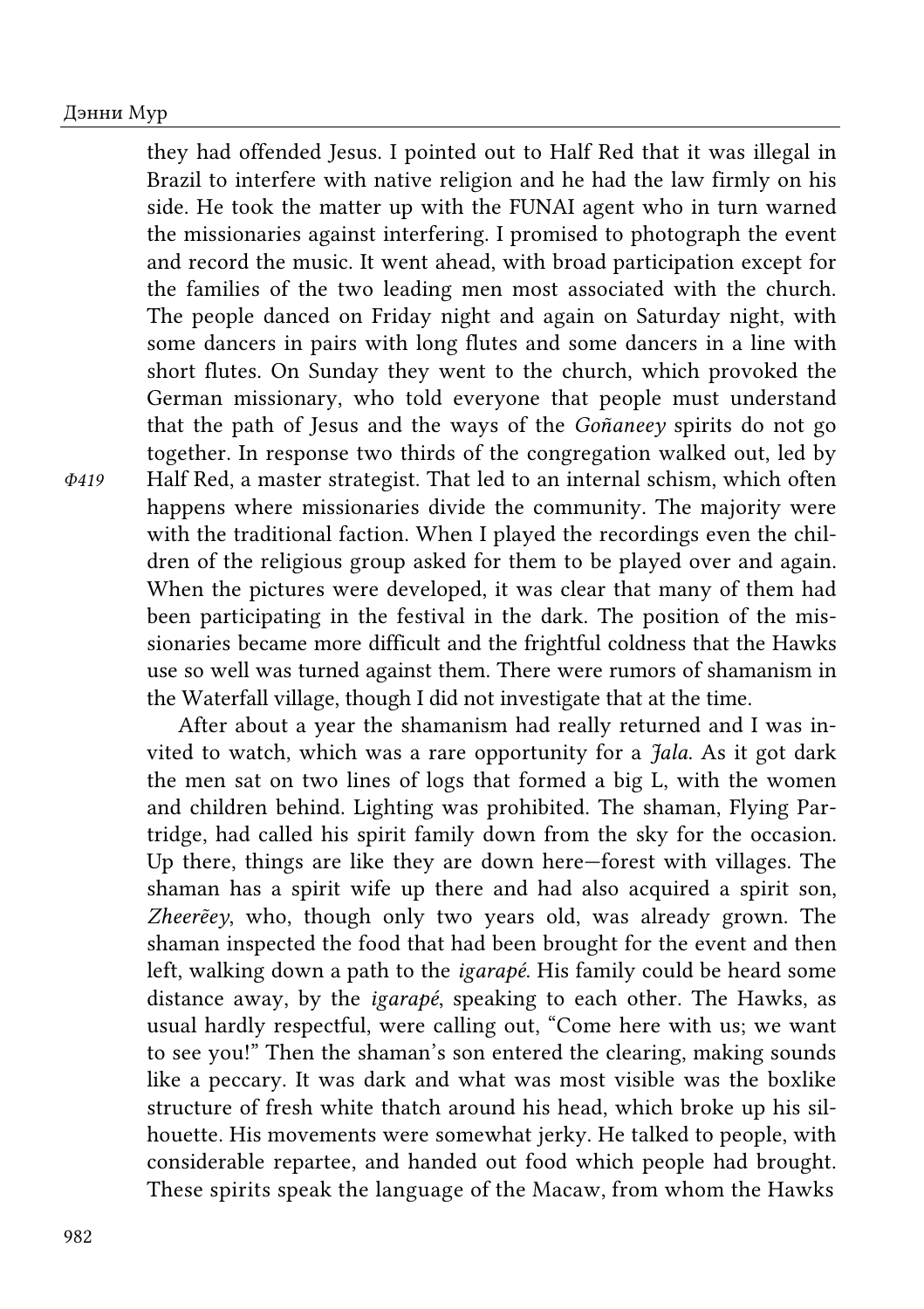Naturally, sex was a topic of conversation with the Hawks, who were sometimes baffled by the practices of the  $\eta$ alaay. One day a group of five men were in my house for some time for no particular reason and I had the feeling that this was a committee with something on its mind. Finally one man broached the subject.

– "Friend, we have heard that the  $\frac{d}{d}$  alaay – not your people, Friend, but those who live around here—that they want to marry, umm, unh, VIRGINS. Is that true?"

– "Well, Friend, I do not know well the ways of the local people here and it appears to me that things are different among people in the larger cities and in the universities. But, what you say does seem to be more or less true."

– (General astonishment) "But why?"

 $-$  "Well, Friend, among the *Jalaay* some people have many things and some have almost nothing, unlike the Hawks where everyone has equal opportunity and access to the forest. The men of the Jalaay leave what they have to their children, so they want to be sure that those really are their children. They don't recognize more than one father, as the Hawks do."

That seemed to make some sense out of this strange custom of the  $\tilde{a}$ laay. The Hawk men were very fond of fat women, who do have higher reproductive success. They joked frequently about wanting a woman with a fat "thing" (crotch). Hopefully nurses and other female visitors never knew how they were being evaluated. The Hawks are less inhibited talking about sex than the *Jalaay*, whom they sometimes like to embarrass. Years later, after I returned to Brazil, a woman with the state educational agency showed me a list of names of schools, proudly stating that the names were chosen by the indigenous peoples themselves. With typical Hawk humor they had given as the name of one school a verb which means "to pull back the foreskin of the penis". The woman was a bit surprised but appreciated the joke.

#### Revival of traditional culture

Traditional Hawk culture made a comeback in 1976, after I had been among them for nine months. The FUNAI agent suggested a traditional festival for Brazil's Day of the Indian, on 19 April. Half Red was fond of traditional culture whereas two other leading men were important in the local church. As he began organizing an event, there was discussion and dissention. The American missionary had told me that after the last festival people had been depressed for two days because they thought that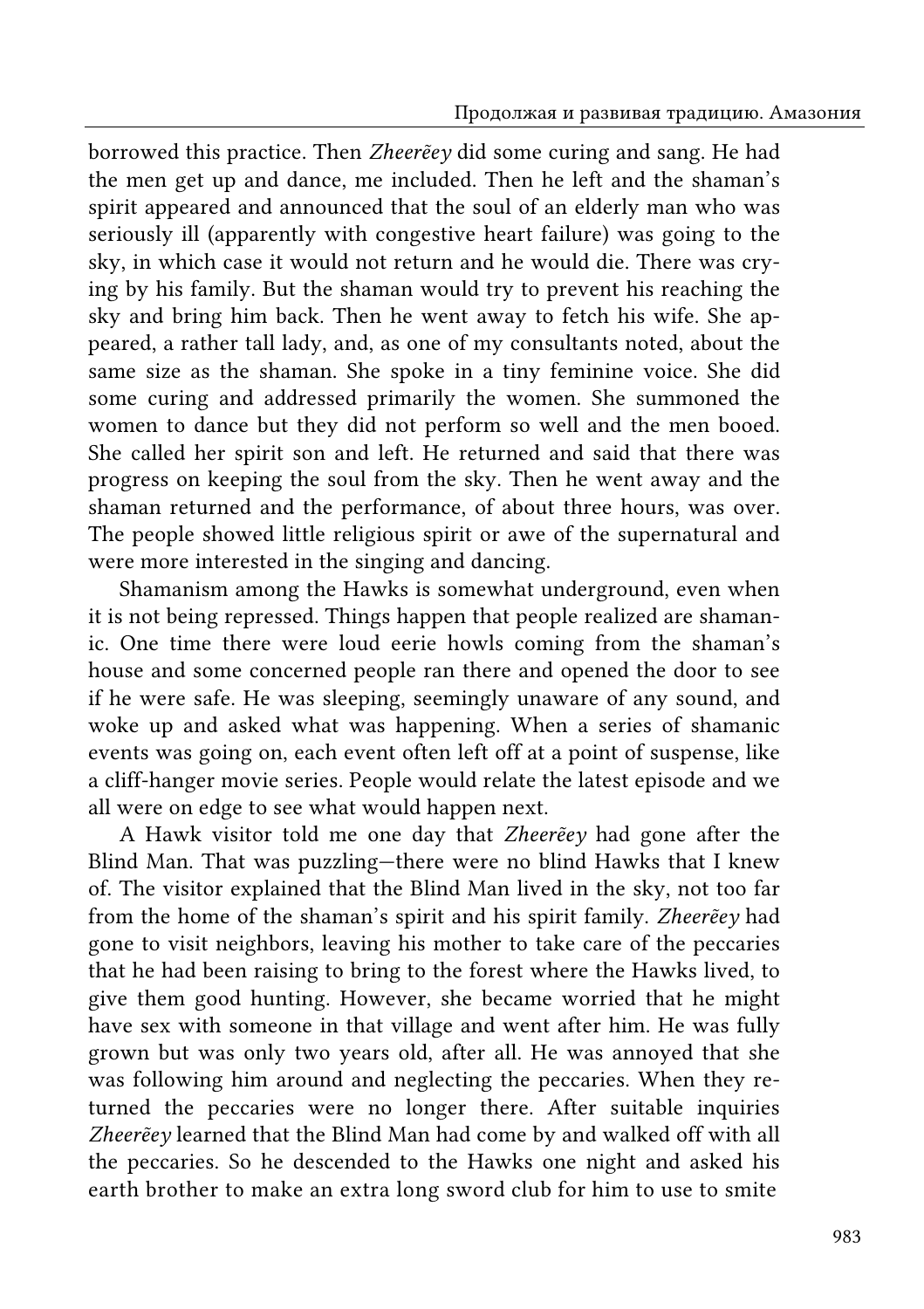they had offended Jesus. I pointed out to Half Red that it was illegal in Brazil to interfere with native religion and he had the law firmly on his side. He took the matter up with the FUNAI agent who in turn warned the missionaries against interfering. I promised to photograph the event and record the music. It went ahead, with broad participation except for the families of the two leading men most associated with the church. The people danced on Friday night and again on Saturday night, with some dancers in pairs with long flutes and some dancers in a line with short flutes. On Sunday they went to the church, which provoked the German missionary, who told everyone that people must understand that the path of Jesus and the ways of the Goñaneey spirits do not go together. In response two thirds of the congregation walked out, led by Half Red, a master strategist. That led to an internal schism, which often happens where missionaries divide the community. The majority were with the traditional faction. When I played the recordings even the children of the religious group asked for them to be played over and again. When the pictures were developed, it was clear that many of them had been participating in the festival in the dark. The position of the missionaries became more difficult and the frightful coldness that the Hawks use so well was turned against them. There were rumors of shamanism in the Waterfall village, though I did not investigate that at the time.

After about a year the shamanism had really returned and I was invited to watch, which was a rare opportunity for a *Jala*. As it got dark the men sat on two lines of logs that formed a big L, with the women and children behind. Lighting was prohibited. The shaman, Flying Partridge, had called his spirit family down from the sky for the occasion. Up there, things are like they are down here—forest with villages. The shaman has a spirit wife up there and had also acquired a spirit son, Zheerẽey, who, though only two years old, was already grown. The shaman inspected the food that had been brought for the event and then left, walking down a path to the igarapé. His family could be heard some distance away, by the igarapé, speaking to each other. The Hawks, as usual hardly respectful, were calling out, "Come here with us; we want to see you!" Then the shaman's son entered the clearing, making sounds like a peccary. It was dark and what was most visible was the boxlike structure of fresh white thatch around his head, which broke up his silhouette. His movements were somewhat jerky. He talked to people, with considerable repartee, and handed out food which people had brought. These spirits speak the language of the Macaw, from whom the Hawks

Ф419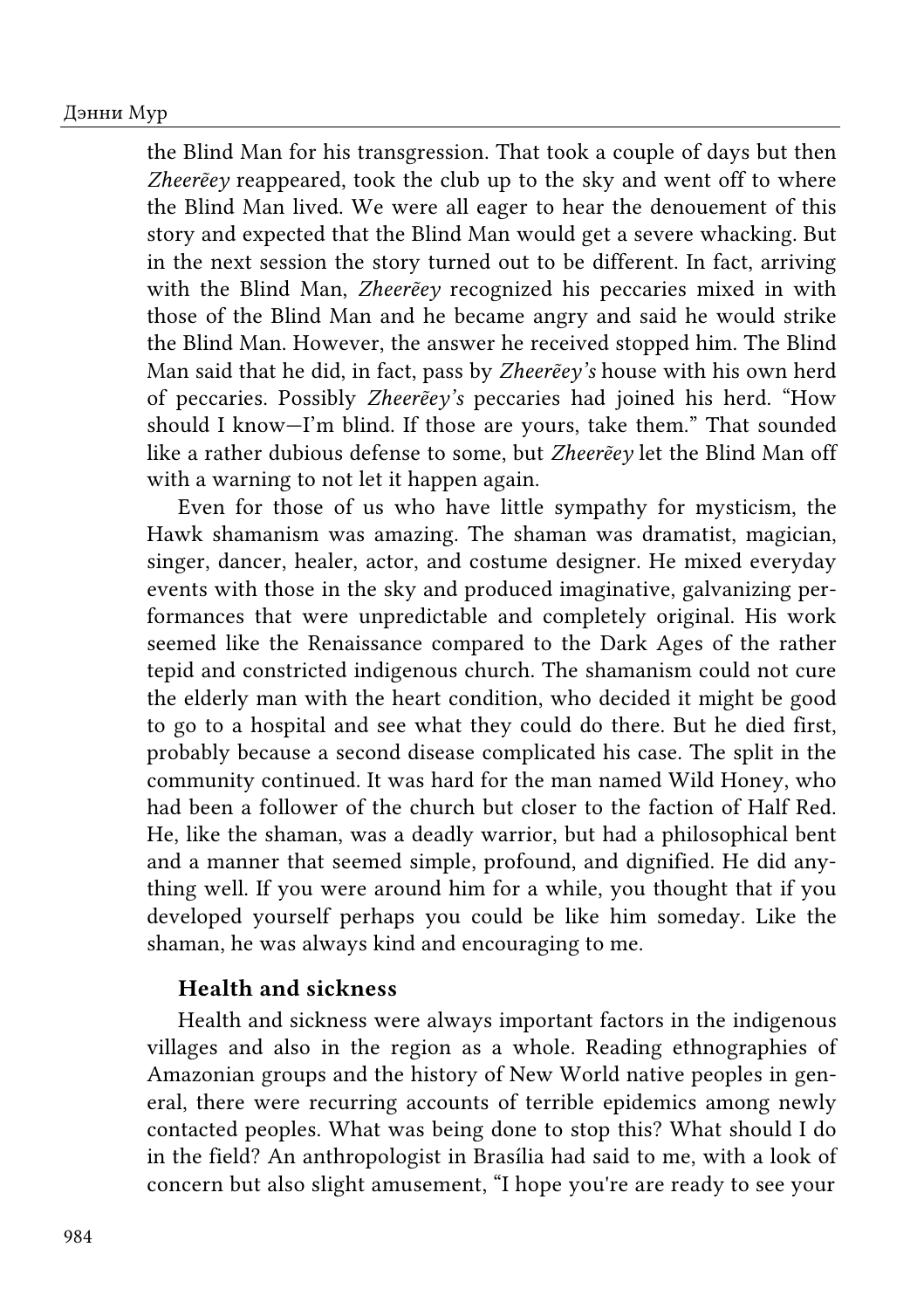borrowed this practice. Then Zheerẽey did some curing and sang. He had the men get up and dance, me included. Then he left and the shaman's spirit appeared and announced that the soul of an elderly man who was seriously ill (apparently with congestive heart failure) was going to the sky, in which case it would not return and he would die. There was crying by his family. But the shaman would try to prevent his reaching the sky and bring him back. Then he went away to fetch his wife. She appeared, a rather tall lady, and, as one of my consultants noted, about the same size as the shaman. She spoke in a tiny feminine voice. She did some curing and addressed primarily the women. She summoned the women to dance but they did not perform so well and the men booed. She called her spirit son and left. He returned and said that there was progress on keeping the soul from the sky. Then he went away and the shaman returned and the performance, of about three hours, was over. The people showed little religious spirit or awe of the supernatural and were more interested in the singing and dancing.

Shamanism among the Hawks is somewhat underground, even when it is not being repressed. Things happen that people realized are shamanic. One time there were loud eerie howls coming from the shaman's house and some concerned people ran there and opened the door to see if he were safe. He was sleeping, seemingly unaware of any sound, and woke up and asked what was happening. When a series of shamanic events was going on, each event often left off at a point of suspense, like a cliff-hanger movie series. People would relate the latest episode and we all were on edge to see what would happen next.

A Hawk visitor told me one day that Zheerẽey had gone after the Blind Man. That was puzzling—there were no blind Hawks that I knew of. The visitor explained that the Blind Man lived in the sky, not too far from the home of the shaman's spirit and his spirit family. Zheerẽey had gone to visit neighbors, leaving his mother to take care of the peccaries that he had been raising to bring to the forest where the Hawks lived, to give them good hunting. However, she became worried that he might have sex with someone in that village and went after him. He was fully grown but was only two years old, after all. He was annoyed that she was following him around and neglecting the peccaries. When they returned the peccaries were no longer there. After suitable inquiries Zheerẽey learned that the Blind Man had come by and walked off with all the peccaries. So he descended to the Hawks one night and asked his earth brother to make an extra long sword club for him to use to smite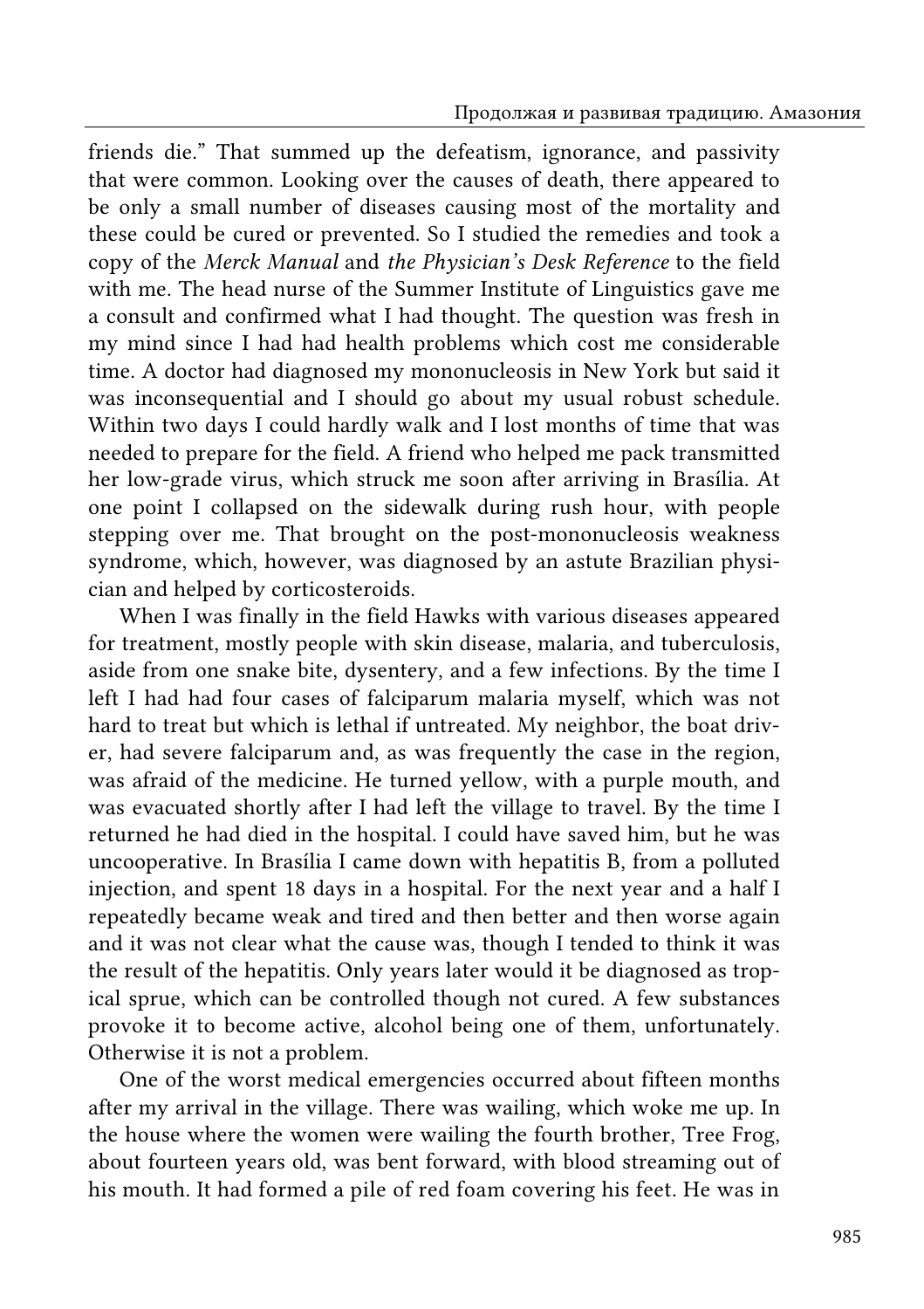the Blind Man for his transgression. That took a couple of days but then Zheerẽey reappeared, took the club up to the sky and went off to where the Blind Man lived. We were all eager to hear the denouement of this story and expected that the Blind Man would get a severe whacking. But in the next session the story turned out to be different. In fact, arriving with the Blind Man, Zheerẽey recognized his peccaries mixed in with those of the Blind Man and he became angry and said he would strike the Blind Man. However, the answer he received stopped him. The Blind Man said that he did, in fact, pass by Zheereey's house with his own herd of peccaries. Possibly Zheerẽey's peccaries had joined his herd. "How should I know—I'm blind. If those are yours, take them." That sounded like a rather dubious defense to some, but Zheerẽey let the Blind Man off with a warning to not let it happen again.

Even for those of us who have little sympathy for mysticism, the Hawk shamanism was amazing. The shaman was dramatist, magician, singer, dancer, healer, actor, and costume designer. He mixed everyday events with those in the sky and produced imaginative, galvanizing performances that were unpredictable and completely original. His work seemed like the Renaissance compared to the Dark Ages of the rather tepid and constricted indigenous church. The shamanism could not cure the elderly man with the heart condition, who decided it might be good to go to a hospital and see what they could do there. But he died first, probably because a second disease complicated his case. The split in the community continued. It was hard for the man named Wild Honey, who had been a follower of the church but closer to the faction of Half Red. He, like the shaman, was a deadly warrior, but had a philosophical bent and a manner that seemed simple, profound, and dignified. He did anything well. If you were around him for a while, you thought that if you developed yourself perhaps you could be like him someday. Like the shaman, he was always kind and encouraging to me.

#### Health and sickness

Health and sickness were always important factors in the indigenous villages and also in the region as a whole. Reading ethnographies of Amazonian groups and the history of New World native peoples in general, there were recurring accounts of terrible epidemics among newly contacted peoples. What was being done to stop this? What should I do in the field? An anthropologist in Brasília had said to me, with a look of concern but also slight amusement, "I hope you're are ready to see your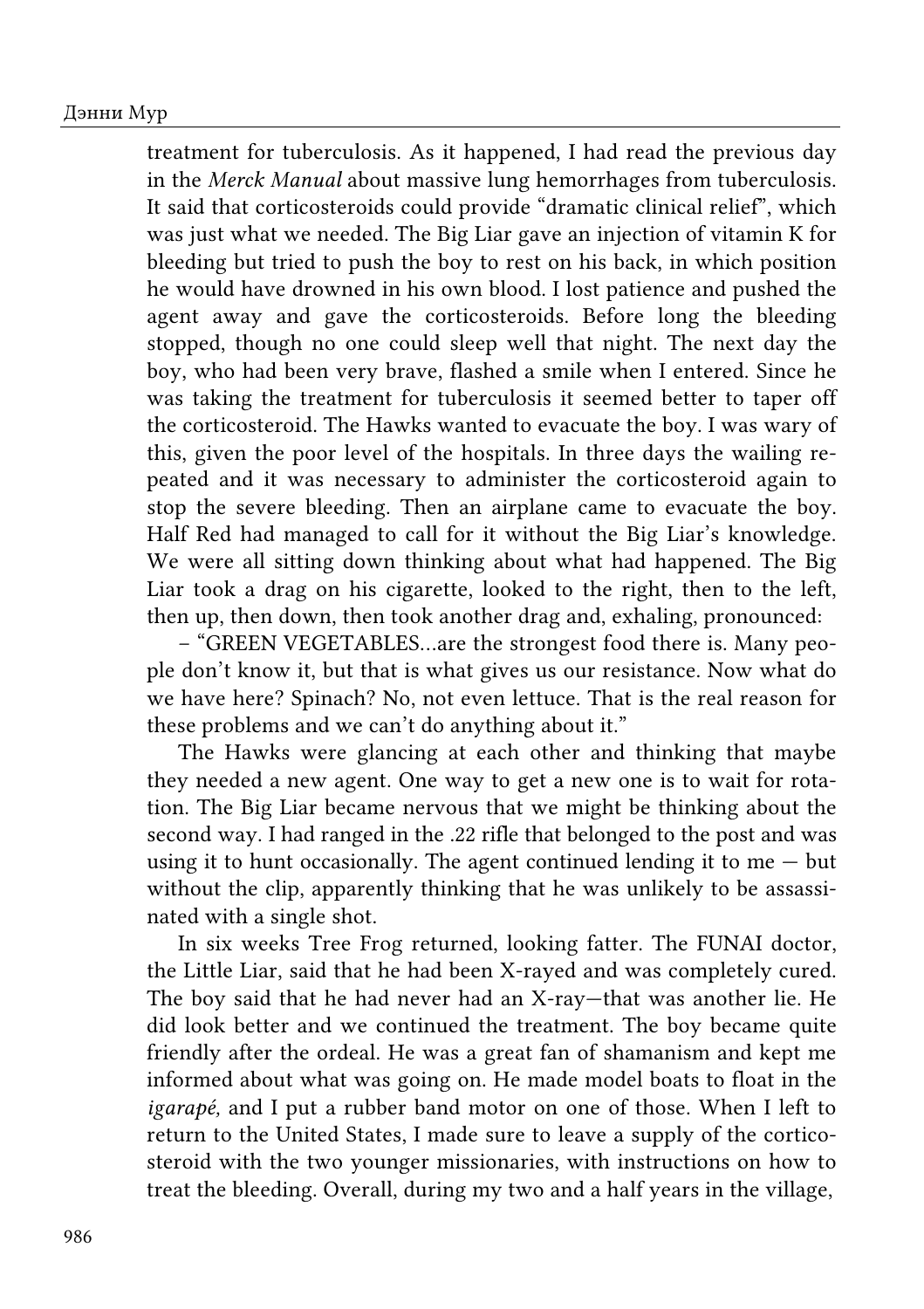friends die." That summed up the defeatism, ignorance, and passivity that were common. Looking over the causes of death, there appeared to be only a small number of diseases causing most of the mortality and these could be cured or prevented. So I studied the remedies and took a copy of the Merck Manual and the Physician's Desk Reference to the field with me. The head nurse of the Summer Institute of Linguistics gave me a consult and confirmed what I had thought. The question was fresh in my mind since I had had health problems which cost me considerable time. A doctor had diagnosed my mononucleosis in New York but said it was inconsequential and I should go about my usual robust schedule. Within two days I could hardly walk and I lost months of time that was needed to prepare for the field. A friend who helped me pack transmitted her low-grade virus, which struck me soon after arriving in Brasília. At one point I collapsed on the sidewalk during rush hour, with people stepping over me. That brought on the post-mononucleosis weakness syndrome, which, however, was diagnosed by an astute Brazilian physician and helped by corticosteroids.

When I was finally in the field Hawks with various diseases appeared for treatment, mostly people with skin disease, malaria, and tuberculosis, aside from one snake bite, dysentery, and a few infections. By the time I left I had had four cases of falciparum malaria myself, which was not hard to treat but which is lethal if untreated. My neighbor, the boat driver, had severe falciparum and, as was frequently the case in the region, was afraid of the medicine. He turned yellow, with a purple mouth, and was evacuated shortly after I had left the village to travel. By the time I returned he had died in the hospital. I could have saved him, but he was uncooperative. In Brasília I came down with hepatitis B, from a polluted injection, and spent 18 days in a hospital. For the next year and a half I repeatedly became weak and tired and then better and then worse again and it was not clear what the cause was, though I tended to think it was the result of the hepatitis. Only years later would it be diagnosed as tropical sprue, which can be controlled though not cured. A few substances provoke it to become active, alcohol being one of them, unfortunately. Otherwise it is not a problem.

One of the worst medical emergencies occurred about fifteen months after my arrival in the village. There was wailing, which woke me up. In the house where the women were wailing the fourth brother, Tree Frog, about fourteen years old, was bent forward, with blood streaming out of his mouth. It had formed a pile of red foam covering his feet. He was in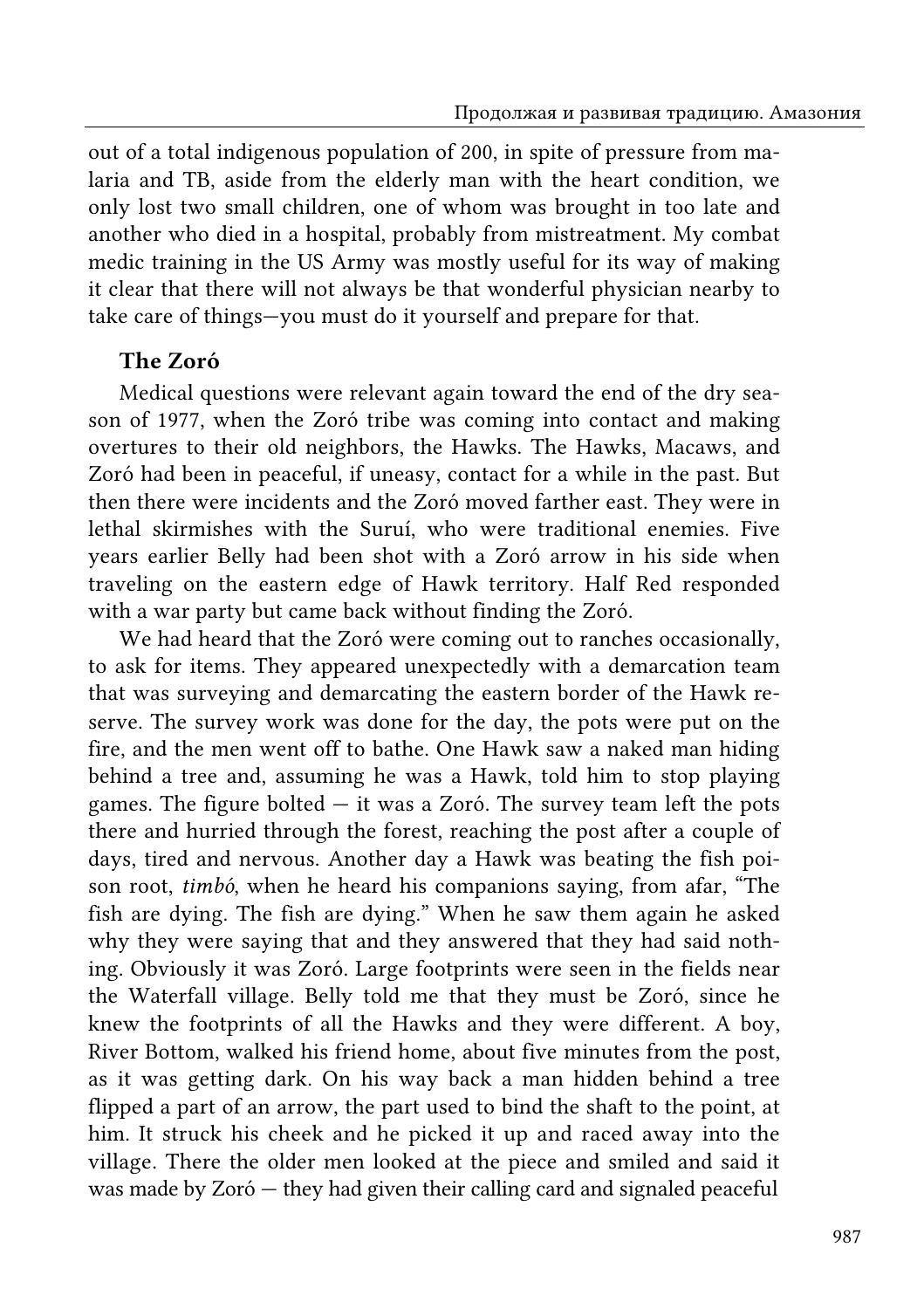#### Дэнни Мур

treatment for tuberculosis. As it happened, I had read the previous day in the Merck Manual about massive lung hemorrhages from tuberculosis. It said that corticosteroids could provide "dramatic clinical relief", which was just what we needed. The Big Liar gave an injection of vitamin K for bleeding but tried to push the boy to rest on his back, in which position he would have drowned in his own blood. I lost patience and pushed the agent away and gave the corticosteroids. Before long the bleeding stopped, though no one could sleep well that night. The next day the boy, who had been very brave, flashed a smile when I entered. Since he was taking the treatment for tuberculosis it seemed better to taper off the corticosteroid. The Hawks wanted to evacuate the boy. I was wary of this, given the poor level of the hospitals. In three days the wailing repeated and it was necessary to administer the corticosteroid again to stop the severe bleeding. Then an airplane came to evacuate the boy. Half Red had managed to call for it without the Big Liar's knowledge. We were all sitting down thinking about what had happened. The Big Liar took a drag on his cigarette, looked to the right, then to the left, then up, then down, then took another drag and, exhaling, pronounced:

– "GREEN VEGETABLES…are the strongest food there is. Many people don't know it, but that is what gives us our resistance. Now what do we have here? Spinach? No, not even lettuce. That is the real reason for these problems and we can't do anything about it."

The Hawks were glancing at each other and thinking that maybe they needed a new agent. One way to get a new one is to wait for rotation. The Big Liar became nervous that we might be thinking about the second way. I had ranged in the .22 rifle that belonged to the post and was using it to hunt occasionally. The agent continued lending it to me  $-$  but without the clip, apparently thinking that he was unlikely to be assassinated with a single shot.

In six weeks Tree Frog returned, looking fatter. The FUNAI doctor, the Little Liar, said that he had been X-rayed and was completely cured. The boy said that he had never had an X-ray—that was another lie. He did look better and we continued the treatment. The boy became quite friendly after the ordeal. He was a great fan of shamanism and kept me informed about what was going on. He made model boats to float in the igarapé, and I put a rubber band motor on one of those. When I left to return to the United States, I made sure to leave a supply of the corticosteroid with the two younger missionaries, with instructions on how to treat the bleeding. Overall, during my two and a half years in the village,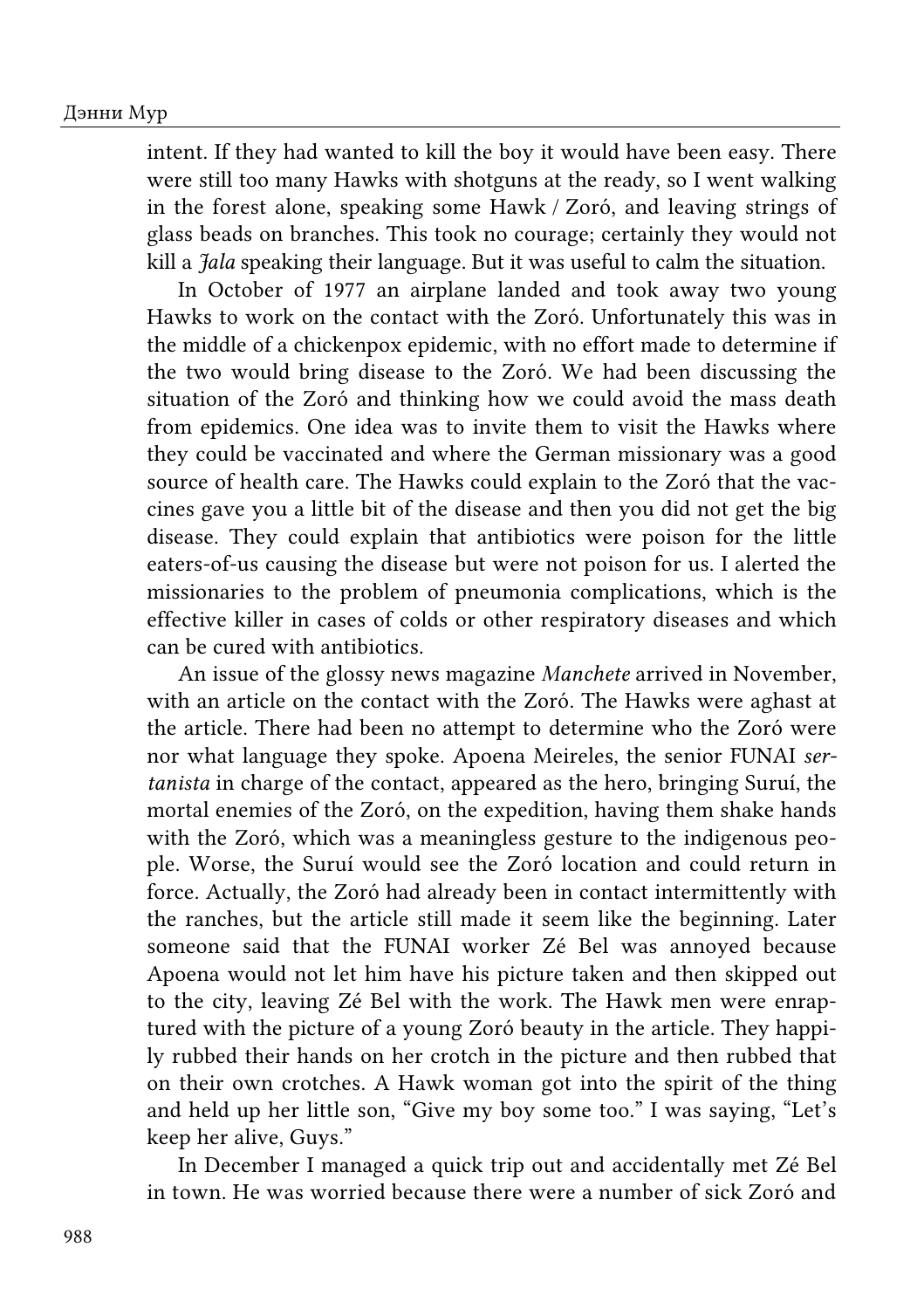out of a total indigenous population of 200, in spite of pressure from malaria and TB, aside from the elderly man with the heart condition, we only lost two small children, one of whom was brought in too late and another who died in a hospital, probably from mistreatment. My combat medic training in the US Army was mostly useful for its way of making it clear that there will not always be that wonderful physician nearby to take care of things—you must do it yourself and prepare for that.

# The Zoró

Medical questions were relevant again toward the end of the dry season of 1977, when the Zoró tribe was coming into contact and making overtures to their old neighbors, the Hawks. The Hawks, Macaws, and Zoró had been in peaceful, if uneasy, contact for a while in the past. But then there were incidents and the Zoró moved farther east. They were in lethal skirmishes with the Suruí, who were traditional enemies. Five years earlier Belly had been shot with a Zoró arrow in his side when traveling on the eastern edge of Hawk territory. Half Red responded with a war party but came back without finding the Zoró.

We had heard that the Zoró were coming out to ranches occasionally, to ask for items. They appeared unexpectedly with a demarcation team that was surveying and demarcating the eastern border of the Hawk reserve. The survey work was done for the day, the pots were put on the fire, and the men went off to bathe. One Hawk saw a naked man hiding behind a tree and, assuming he was a Hawk, told him to stop playing games. The figure bolted — it was a Zoró. The survey team left the pots there and hurried through the forest, reaching the post after a couple of days, tired and nervous. Another day a Hawk was beating the fish poison root, timbó, when he heard his companions saying, from afar, "The fish are dying. The fish are dying." When he saw them again he asked why they were saying that and they answered that they had said nothing. Obviously it was Zoró. Large footprints were seen in the fields near the Waterfall village. Belly told me that they must be Zoró, since he knew the footprints of all the Hawks and they were different. A boy, River Bottom, walked his friend home, about five minutes from the post, as it was getting dark. On his way back a man hidden behind a tree flipped a part of an arrow, the part used to bind the shaft to the point, at him. It struck his cheek and he picked it up and raced away into the village. There the older men looked at the piece and smiled and said it was made by Zoró — they had given their calling card and signaled peaceful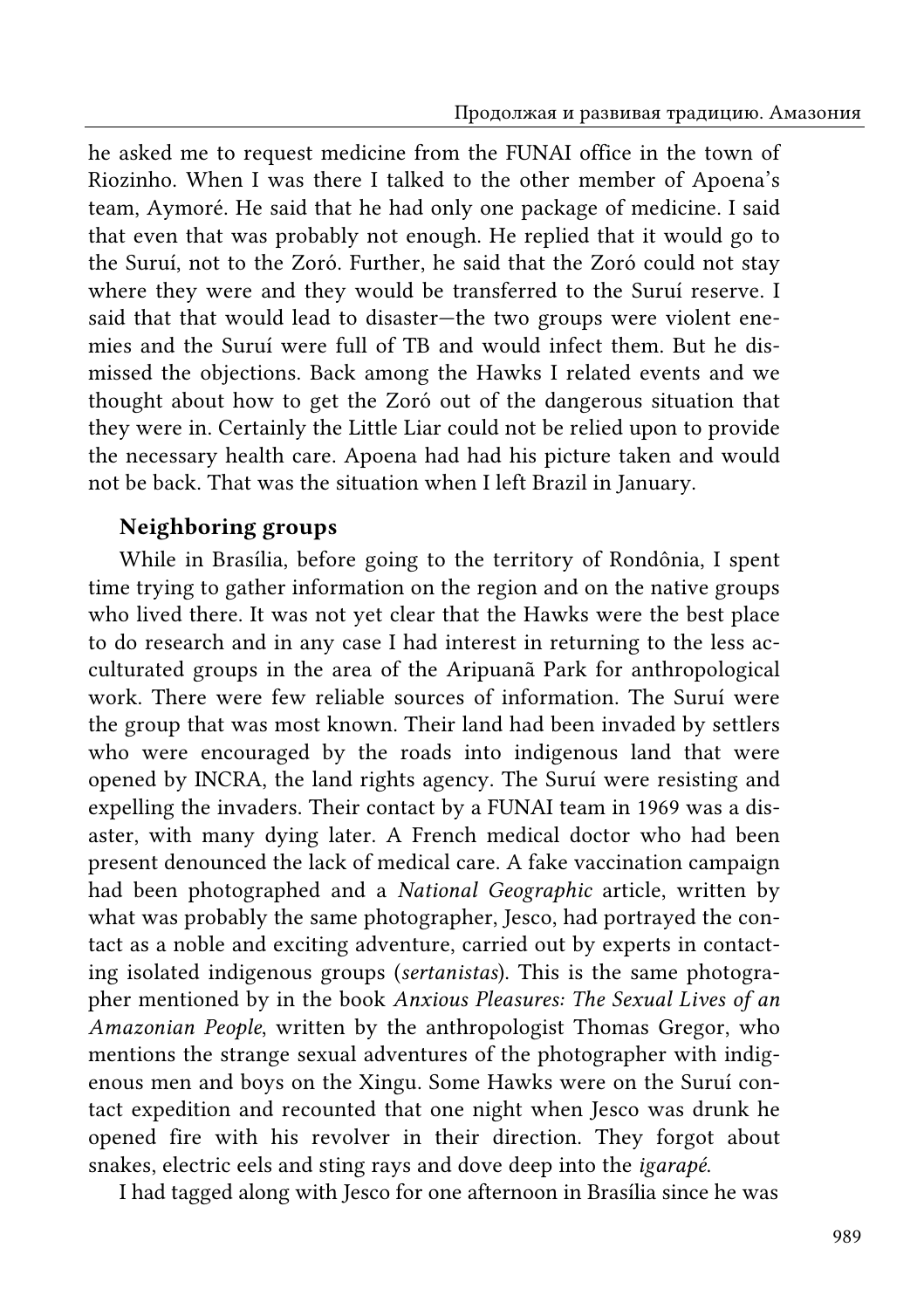intent. If they had wanted to kill the boy it would have been easy. There were still too many Hawks with shotguns at the ready, so I went walking in the forest alone, speaking some Hawk / Zoró, and leaving strings of glass beads on branches. This took no courage; certainly they would not kill a *Jala* speaking their language. But it was useful to calm the situation.

In October of 1977 an airplane landed and took away two young Hawks to work on the contact with the Zoró. Unfortunately this was in the middle of a chickenpox epidemic, with no effort made to determine if the two would bring disease to the Zoró. We had been discussing the situation of the Zoró and thinking how we could avoid the mass death from epidemics. One idea was to invite them to visit the Hawks where they could be vaccinated and where the German missionary was a good source of health care. The Hawks could explain to the Zoró that the vaccines gave you a little bit of the disease and then you did not get the big disease. They could explain that antibiotics were poison for the little eaters-of-us causing the disease but were not poison for us. I alerted the missionaries to the problem of pneumonia complications, which is the effective killer in cases of colds or other respiratory diseases and which can be cured with antibiotics.

An issue of the glossy news magazine Manchete arrived in November, with an article on the contact with the Zoró. The Hawks were aghast at the article. There had been no attempt to determine who the Zoró were nor what language they spoke. Apoena Meireles, the senior FUNAI sertanista in charge of the contact, appeared as the hero, bringing Suruí, the mortal enemies of the Zoró, on the expedition, having them shake hands with the Zoró, which was a meaningless gesture to the indigenous people. Worse, the Suruí would see the Zoró location and could return in force. Actually, the Zoró had already been in contact intermittently with the ranches, but the article still made it seem like the beginning. Later someone said that the FUNAI worker Zé Bel was annoyed because Apoena would not let him have his picture taken and then skipped out to the city, leaving Zé Bel with the work. The Hawk men were enraptured with the picture of a young Zoró beauty in the article. They happily rubbed their hands on her crotch in the picture and then rubbed that on their own crotches. A Hawk woman got into the spirit of the thing and held up her little son, "Give my boy some too." I was saying, "Let's keep her alive, Guys."

In December I managed a quick trip out and accidentally met Zé Bel in town. He was worried because there were a number of sick Zoró and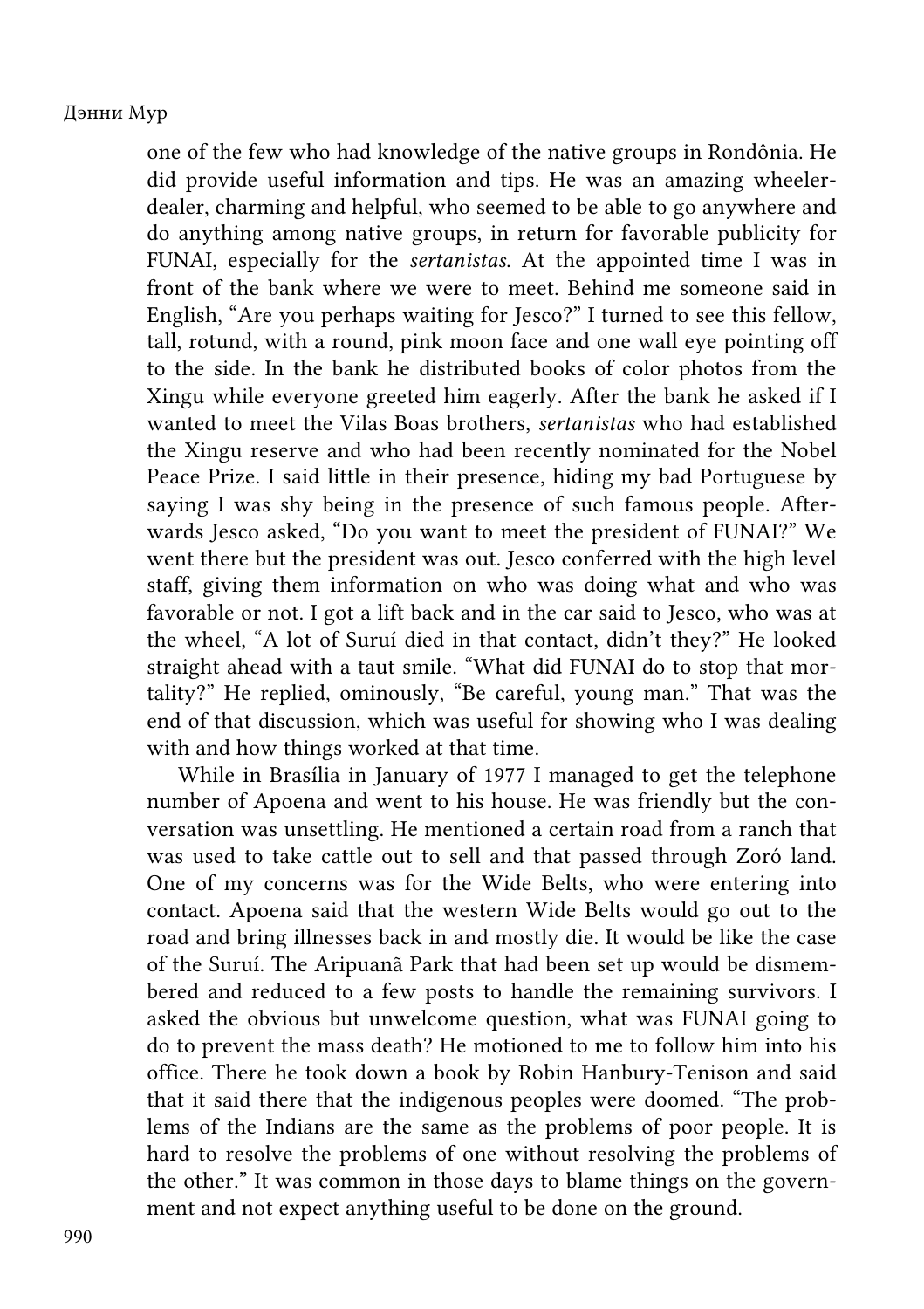he asked me to request medicine from the FUNAI office in the town of Riozinho. When I was there I talked to the other member of Apoena's team, Aymoré. He said that he had only one package of medicine. I said that even that was probably not enough. He replied that it would go to the Suruí, not to the Zoró. Further, he said that the Zoró could not stay where they were and they would be transferred to the Suruí reserve. I said that that would lead to disaster—the two groups were violent enemies and the Suruí were full of TB and would infect them. But he dismissed the objections. Back among the Hawks I related events and we thought about how to get the Zoró out of the dangerous situation that they were in. Certainly the Little Liar could not be relied upon to provide the necessary health care. Apoena had had his picture taken and would not be back. That was the situation when I left Brazil in January.

# Neighboring groups

While in Brasília, before going to the territory of Rondônia, I spent time trying to gather information on the region and on the native groups who lived there. It was not yet clear that the Hawks were the best place to do research and in any case I had interest in returning to the less acculturated groups in the area of the Aripuanã Park for anthropological work. There were few reliable sources of information. The Suruí were the group that was most known. Their land had been invaded by settlers who were encouraged by the roads into indigenous land that were opened by INCRA, the land rights agency. The Suruí were resisting and expelling the invaders. Their contact by a FUNAI team in 1969 was a disaster, with many dying later. A French medical doctor who had been present denounced the lack of medical care. A fake vaccination campaign had been photographed and a National Geographic article, written by what was probably the same photographer, Jesco, had portrayed the contact as a noble and exciting adventure, carried out by experts in contacting isolated indigenous groups (sertanistas). This is the same photographer mentioned by in the book Anxious Pleasures: The Sexual Lives of an Amazonian People, written by the anthropologist Thomas Gregor, who mentions the strange sexual adventures of the photographer with indigenous men and boys on the Xingu. Some Hawks were on the Suruí contact expedition and recounted that one night when Jesco was drunk he opened fire with his revolver in their direction. They forgot about snakes, electric eels and sting rays and dove deep into the igarapé.

I had tagged along with Jesco for one afternoon in Brasília since he was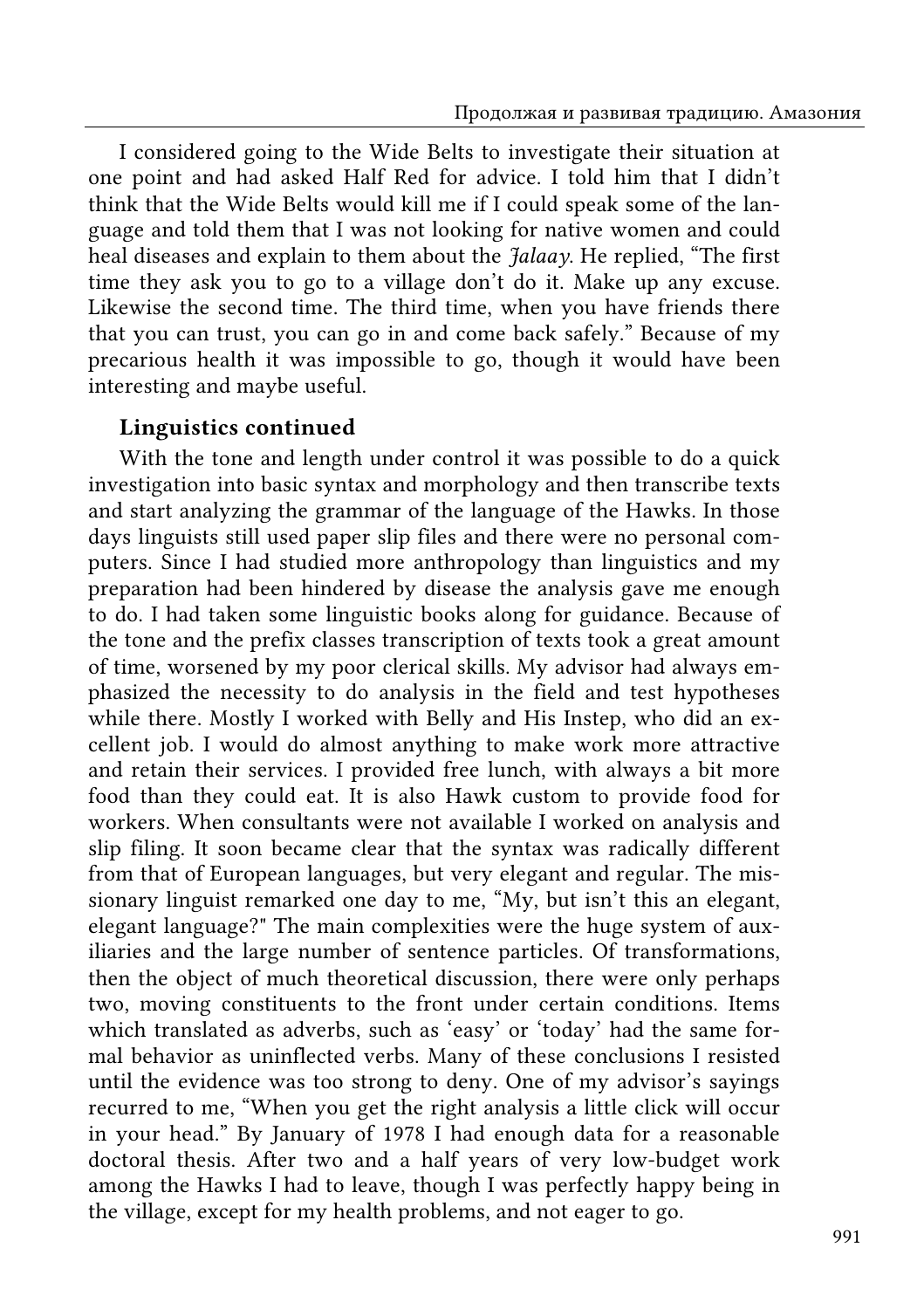one of the few who had knowledge of the native groups in Rondônia. He did provide useful information and tips. He was an amazing wheelerdealer, charming and helpful, who seemed to be able to go anywhere and do anything among native groups, in return for favorable publicity for FUNAI, especially for the sertanistas. At the appointed time I was in front of the bank where we were to meet. Behind me someone said in English, "Are you perhaps waiting for Jesco?" I turned to see this fellow, tall, rotund, with a round, pink moon face and one wall eye pointing off to the side. In the bank he distributed books of color photos from the Xingu while everyone greeted him eagerly. After the bank he asked if I wanted to meet the Vilas Boas brothers, sertanistas who had established the Xingu reserve and who had been recently nominated for the Nobel Peace Prize. I said little in their presence, hiding my bad Portuguese by saying I was shy being in the presence of such famous people. Afterwards Jesco asked, "Do you want to meet the president of FUNAI?" We went there but the president was out. Jesco conferred with the high level staff, giving them information on who was doing what and who was favorable or not. I got a lift back and in the car said to Jesco, who was at the wheel, "A lot of Suruí died in that contact, didn't they?" He looked straight ahead with a taut smile. "What did FUNAI do to stop that mortality?" He replied, ominously, "Be careful, young man." That was the end of that discussion, which was useful for showing who I was dealing with and how things worked at that time.

While in Brasília in January of 1977 I managed to get the telephone number of Apoena and went to his house. He was friendly but the conversation was unsettling. He mentioned a certain road from a ranch that was used to take cattle out to sell and that passed through Zoró land. One of my concerns was for the Wide Belts, who were entering into contact. Apoena said that the western Wide Belts would go out to the road and bring illnesses back in and mostly die. It would be like the case of the Suruí. The Aripuanã Park that had been set up would be dismembered and reduced to a few posts to handle the remaining survivors. I asked the obvious but unwelcome question, what was FUNAI going to do to prevent the mass death? He motioned to me to follow him into his office. There he took down a book by Robin Hanbury-Tenison and said that it said there that the indigenous peoples were doomed. "The problems of the Indians are the same as the problems of poor people. It is hard to resolve the problems of one without resolving the problems of the other." It was common in those days to blame things on the government and not expect anything useful to be done on the ground.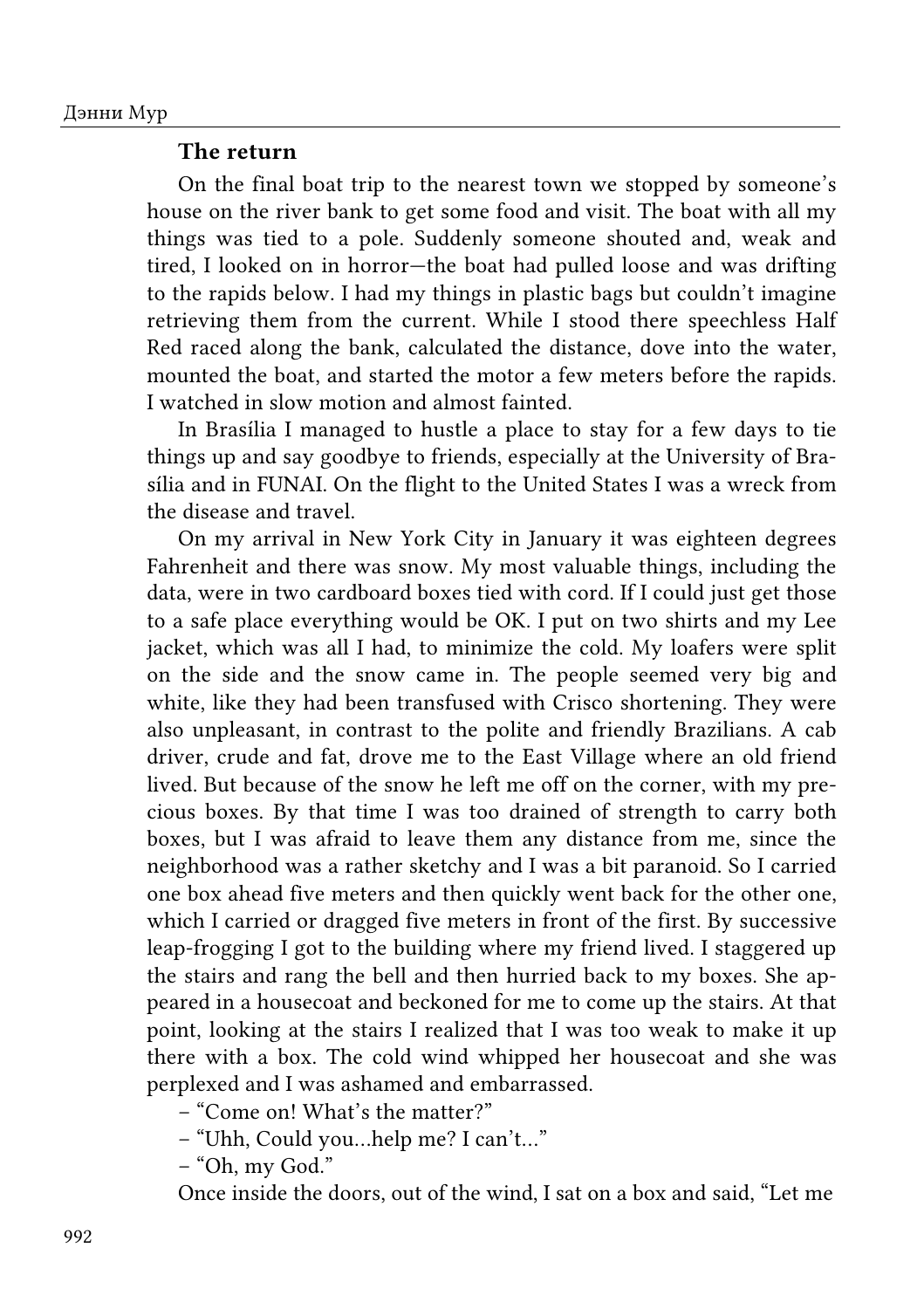I considered going to the Wide Belts to investigate their situation at one point and had asked Half Red for advice. I told him that I didn't think that the Wide Belts would kill me if I could speak some of the language and told them that I was not looking for native women and could heal diseases and explain to them about the *Jalaav*. He replied, "The first time they ask you to go to a village don't do it. Make up any excuse. Likewise the second time. The third time, when you have friends there that you can trust, you can go in and come back safely." Because of my precarious health it was impossible to go, though it would have been interesting and maybe useful.

#### Linguistics continued

With the tone and length under control it was possible to do a quick investigation into basic syntax and morphology and then transcribe texts and start analyzing the grammar of the language of the Hawks. In those days linguists still used paper slip files and there were no personal computers. Since I had studied more anthropology than linguistics and my preparation had been hindered by disease the analysis gave me enough to do. I had taken some linguistic books along for guidance. Because of the tone and the prefix classes transcription of texts took a great amount of time, worsened by my poor clerical skills. My advisor had always emphasized the necessity to do analysis in the field and test hypotheses while there. Mostly I worked with Belly and His Instep, who did an excellent job. I would do almost anything to make work more attractive and retain their services. I provided free lunch, with always a bit more food than they could eat. It is also Hawk custom to provide food for workers. When consultants were not available I worked on analysis and slip filing. It soon became clear that the syntax was radically different from that of European languages, but very elegant and regular. The missionary linguist remarked one day to me, "My, but isn't this an elegant, elegant language?" The main complexities were the huge system of auxiliaries and the large number of sentence particles. Of transformations, then the object of much theoretical discussion, there were only perhaps two, moving constituents to the front under certain conditions. Items which translated as adverbs, such as 'easy' or 'today' had the same formal behavior as uninflected verbs. Many of these conclusions I resisted until the evidence was too strong to deny. One of my advisor's sayings recurred to me, "When you get the right analysis a little click will occur in your head." By January of 1978 I had enough data for a reasonable doctoral thesis. After two and a half years of very low-budget work among the Hawks I had to leave, though I was perfectly happy being in the village, except for my health problems, and not eager to go.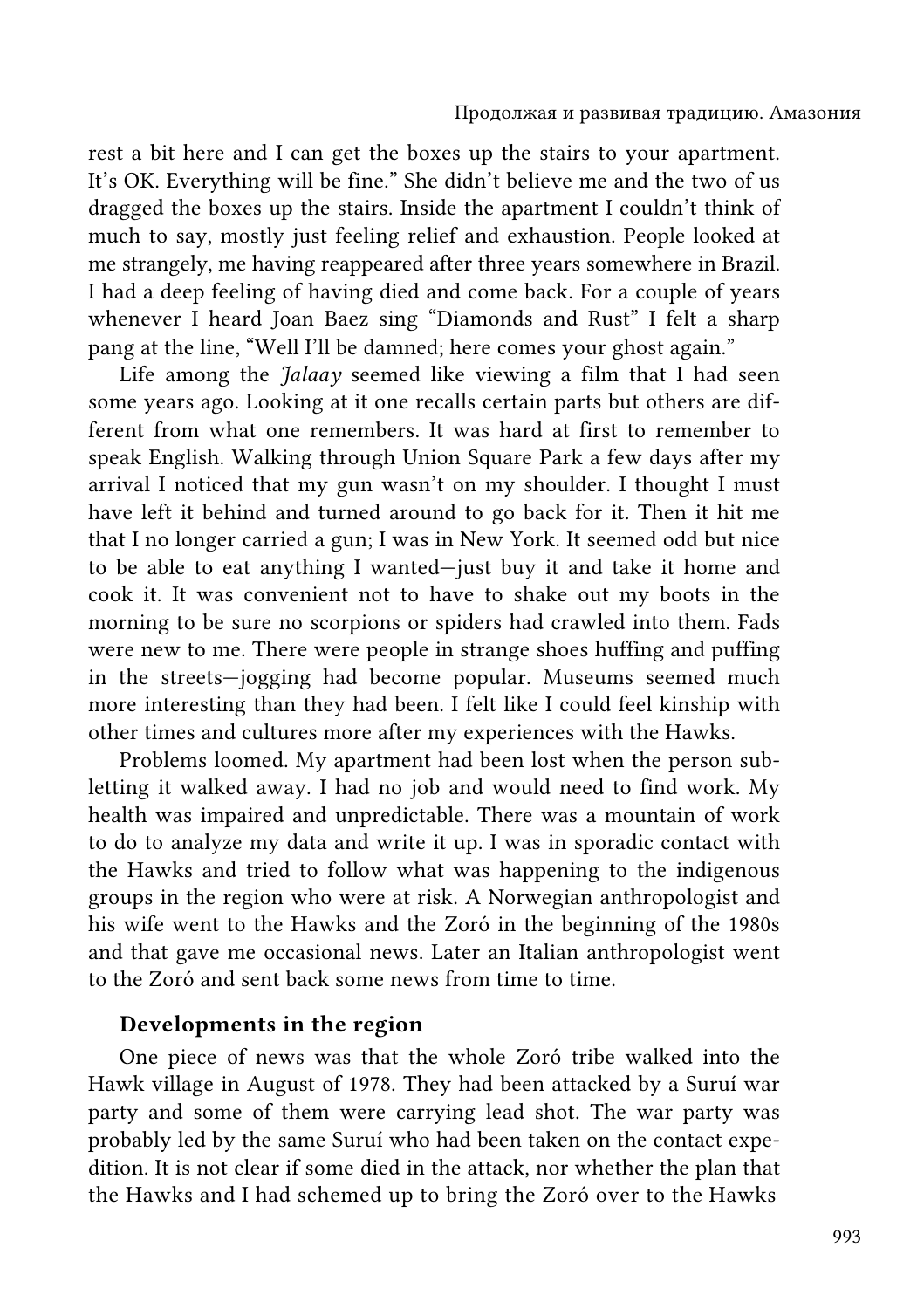#### The return

On the final boat trip to the nearest town we stopped by someone's house on the river bank to get some food and visit. The boat with all my things was tied to a pole. Suddenly someone shouted and, weak and tired, I looked on in horror—the boat had pulled loose and was drifting to the rapids below. I had my things in plastic bags but couldn't imagine retrieving them from the current. While I stood there speechless Half Red raced along the bank, calculated the distance, dove into the water, mounted the boat, and started the motor a few meters before the rapids. I watched in slow motion and almost fainted.

In Brasília I managed to hustle a place to stay for a few days to tie things up and say goodbye to friends, especially at the University of Brasília and in FUNAI. On the flight to the United States I was a wreck from the disease and travel.

On my arrival in New York City in January it was eighteen degrees Fahrenheit and there was snow. My most valuable things, including the data, were in two cardboard boxes tied with cord. If I could just get those to a safe place everything would be OK. I put on two shirts and my Lee jacket, which was all I had, to minimize the cold. My loafers were split on the side and the snow came in. The people seemed very big and white, like they had been transfused with Crisco shortening. They were also unpleasant, in contrast to the polite and friendly Brazilians. A cab driver, crude and fat, drove me to the East Village where an old friend lived. But because of the snow he left me off on the corner, with my precious boxes. By that time I was too drained of strength to carry both boxes, but I was afraid to leave them any distance from me, since the neighborhood was a rather sketchy and I was a bit paranoid. So I carried one box ahead five meters and then quickly went back for the other one, which I carried or dragged five meters in front of the first. By successive leap-frogging I got to the building where my friend lived. I staggered up the stairs and rang the bell and then hurried back to my boxes. She appeared in a housecoat and beckoned for me to come up the stairs. At that point, looking at the stairs I realized that I was too weak to make it up there with a box. The cold wind whipped her housecoat and she was perplexed and I was ashamed and embarrassed.

– "Come on! What's the matter?"

– "Uhh, Could you…help me? I can't…"

– "Oh, my God."

Once inside the doors, out of the wind, I sat on a box and said, "Let me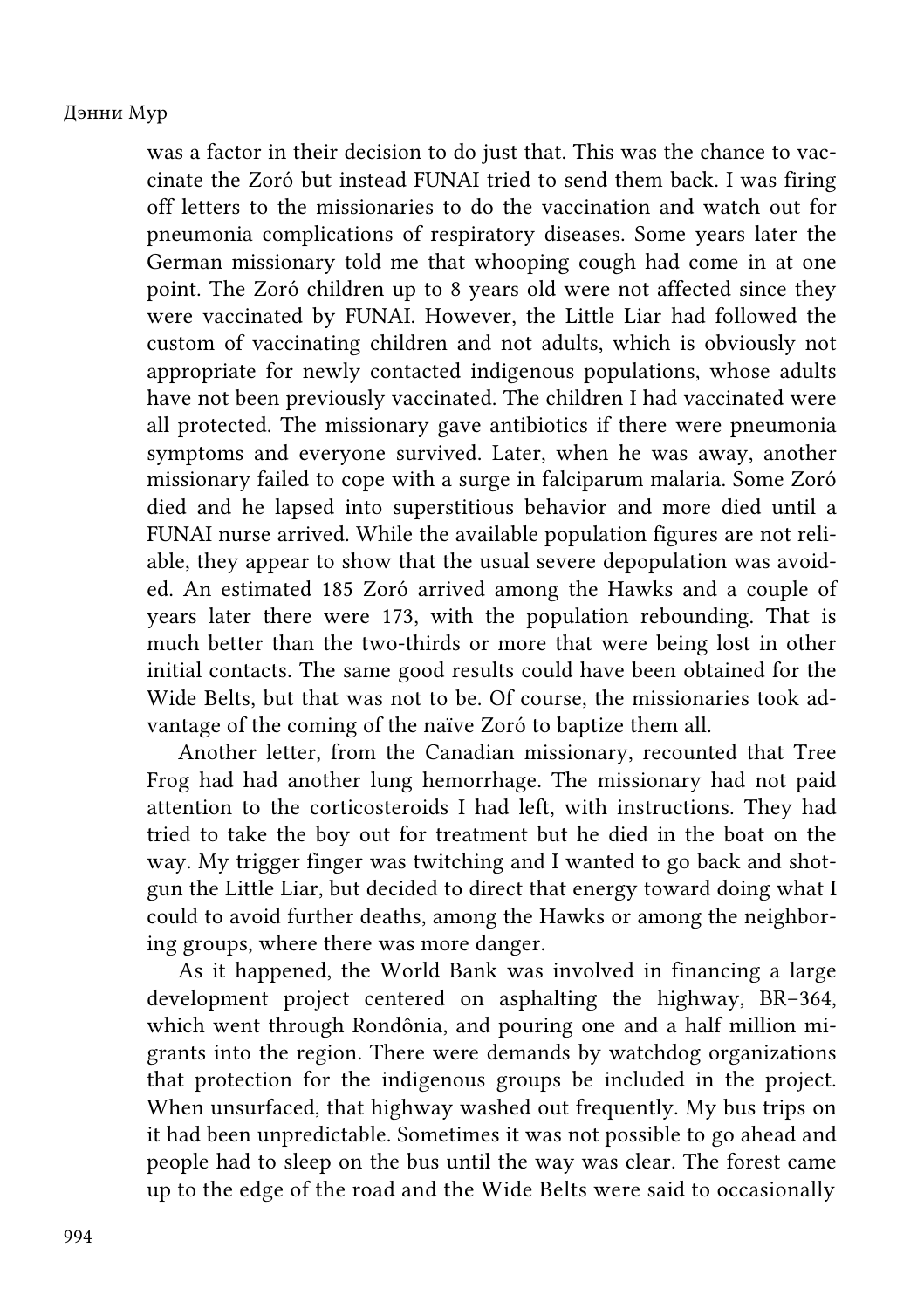rest a bit here and I can get the boxes up the stairs to your apartment. It's OK. Everything will be fine." She didn't believe me and the two of us dragged the boxes up the stairs. Inside the apartment I couldn't think of much to say, mostly just feeling relief and exhaustion. People looked at me strangely, me having reappeared after three years somewhere in Brazil. I had a deep feeling of having died and come back. For a couple of years whenever I heard Joan Baez sing "Diamonds and Rust" I felt a sharp pang at the line, "Well I'll be damned; here comes your ghost again."

Life among the *Jalaay* seemed like viewing a film that I had seen some years ago. Looking at it one recalls certain parts but others are different from what one remembers. It was hard at first to remember to speak English. Walking through Union Square Park a few days after my arrival I noticed that my gun wasn't on my shoulder. I thought I must have left it behind and turned around to go back for it. Then it hit me that I no longer carried a gun; I was in New York. It seemed odd but nice to be able to eat anything I wanted—just buy it and take it home and cook it. It was convenient not to have to shake out my boots in the morning to be sure no scorpions or spiders had crawled into them. Fads were new to me. There were people in strange shoes huffing and puffing in the streets—jogging had become popular. Museums seemed much more interesting than they had been. I felt like I could feel kinship with other times and cultures more after my experiences with the Hawks.

Problems loomed. My apartment had been lost when the person subletting it walked away. I had no job and would need to find work. My health was impaired and unpredictable. There was a mountain of work to do to analyze my data and write it up. I was in sporadic contact with the Hawks and tried to follow what was happening to the indigenous groups in the region who were at risk. A Norwegian anthropologist and his wife went to the Hawks and the Zoró in the beginning of the 1980s and that gave me occasional news. Later an Italian anthropologist went to the Zoró and sent back some news from time to time.

#### Developments in the region

One piece of news was that the whole Zoró tribe walked into the Hawk village in August of 1978. They had been attacked by a Suruí war party and some of them were carrying lead shot. The war party was probably led by the same Suruí who had been taken on the contact expedition. It is not clear if some died in the attack, nor whether the plan that the Hawks and I had schemed up to bring the Zoró over to the Hawks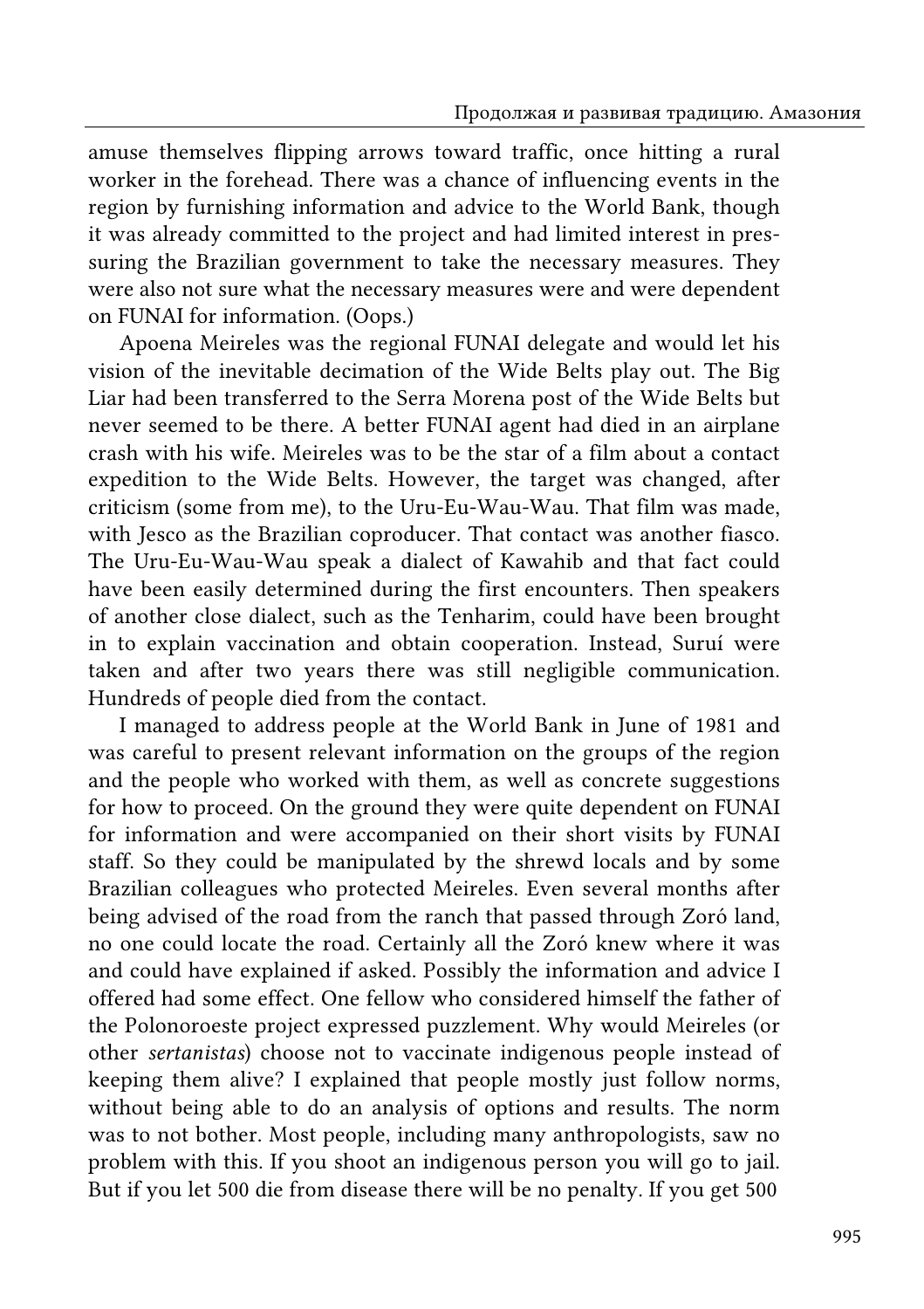#### Дэнни Мур

was a factor in their decision to do just that. This was the chance to vaccinate the Zoró but instead FUNAI tried to send them back. I was firing off letters to the missionaries to do the vaccination and watch out for pneumonia complications of respiratory diseases. Some years later the German missionary told me that whooping cough had come in at one point. The Zoró children up to 8 years old were not affected since they were vaccinated by FUNAI. However, the Little Liar had followed the custom of vaccinating children and not adults, which is obviously not appropriate for newly contacted indigenous populations, whose adults have not been previously vaccinated. The children I had vaccinated were all protected. The missionary gave antibiotics if there were pneumonia symptoms and everyone survived. Later, when he was away, another missionary failed to cope with a surge in falciparum malaria. Some Zoró died and he lapsed into superstitious behavior and more died until a FUNAI nurse arrived. While the available population figures are not reliable, they appear to show that the usual severe depopulation was avoided. An estimated 185 Zoró arrived among the Hawks and a couple of years later there were 173, with the population rebounding. That is much better than the two-thirds or more that were being lost in other initial contacts. The same good results could have been obtained for the Wide Belts, but that was not to be. Of course, the missionaries took advantage of the coming of the naïve Zoró to baptize them all.

Another letter, from the Canadian missionary, recounted that Tree Frog had had another lung hemorrhage. The missionary had not paid attention to the corticosteroids I had left, with instructions. They had tried to take the boy out for treatment but he died in the boat on the way. My trigger finger was twitching and I wanted to go back and shotgun the Little Liar, but decided to direct that energy toward doing what I could to avoid further deaths, among the Hawks or among the neighboring groups, where there was more danger.

As it happened, the World Bank was involved in financing a large development project centered on asphalting the highway, BR–364, which went through Rondônia, and pouring one and a half million migrants into the region. There were demands by watchdog organizations that protection for the indigenous groups be included in the project. When unsurfaced, that highway washed out frequently. My bus trips on it had been unpredictable. Sometimes it was not possible to go ahead and people had to sleep on the bus until the way was clear. The forest came up to the edge of the road and the Wide Belts were said to occasionally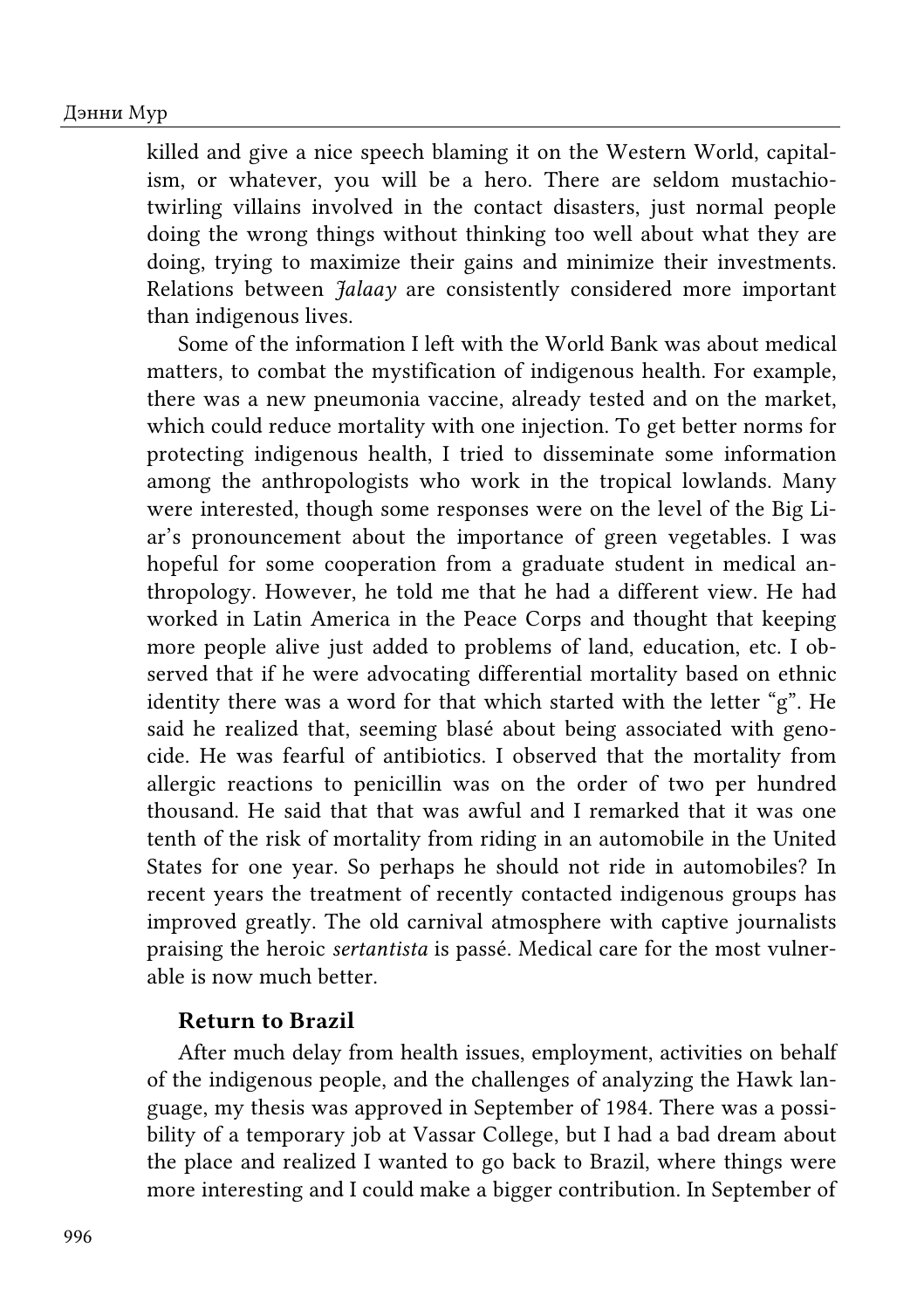amuse themselves flipping arrows toward traffic, once hitting a rural worker in the forehead. There was a chance of influencing events in the region by furnishing information and advice to the World Bank, though it was already committed to the project and had limited interest in pressuring the Brazilian government to take the necessary measures. They were also not sure what the necessary measures were and were dependent on FUNAI for information. (Oops.)

Apoena Meireles was the regional FUNAI delegate and would let his vision of the inevitable decimation of the Wide Belts play out. The Big Liar had been transferred to the Serra Morena post of the Wide Belts but never seemed to be there. A better FUNAI agent had died in an airplane crash with his wife. Meireles was to be the star of a film about a contact expedition to the Wide Belts. However, the target was changed, after criticism (some from me), to the Uru-Eu-Wau-Wau. That film was made, with Jesco as the Brazilian coproducer. That contact was another fiasco. The Uru-Eu-Wau-Wau speak a dialect of Kawahib and that fact could have been easily determined during the first encounters. Then speakers of another close dialect, such as the Tenharim, could have been brought in to explain vaccination and obtain cooperation. Instead, Suruí were taken and after two years there was still negligible communication. Hundreds of people died from the contact.

I managed to address people at the World Bank in June of 1981 and was careful to present relevant information on the groups of the region and the people who worked with them, as well as concrete suggestions for how to proceed. On the ground they were quite dependent on FUNAI for information and were accompanied on their short visits by FUNAI staff. So they could be manipulated by the shrewd locals and by some Brazilian colleagues who protected Meireles. Even several months after being advised of the road from the ranch that passed through Zoró land, no one could locate the road. Certainly all the Zoró knew where it was and could have explained if asked. Possibly the information and advice I offered had some effect. One fellow who considered himself the father of the Polonoroeste project expressed puzzlement. Why would Meireles (or other sertanistas) choose not to vaccinate indigenous people instead of keeping them alive? I explained that people mostly just follow norms, without being able to do an analysis of options and results. The norm was to not bother. Most people, including many anthropologists, saw no problem with this. If you shoot an indigenous person you will go to jail. But if you let 500 die from disease there will be no penalty. If you get 500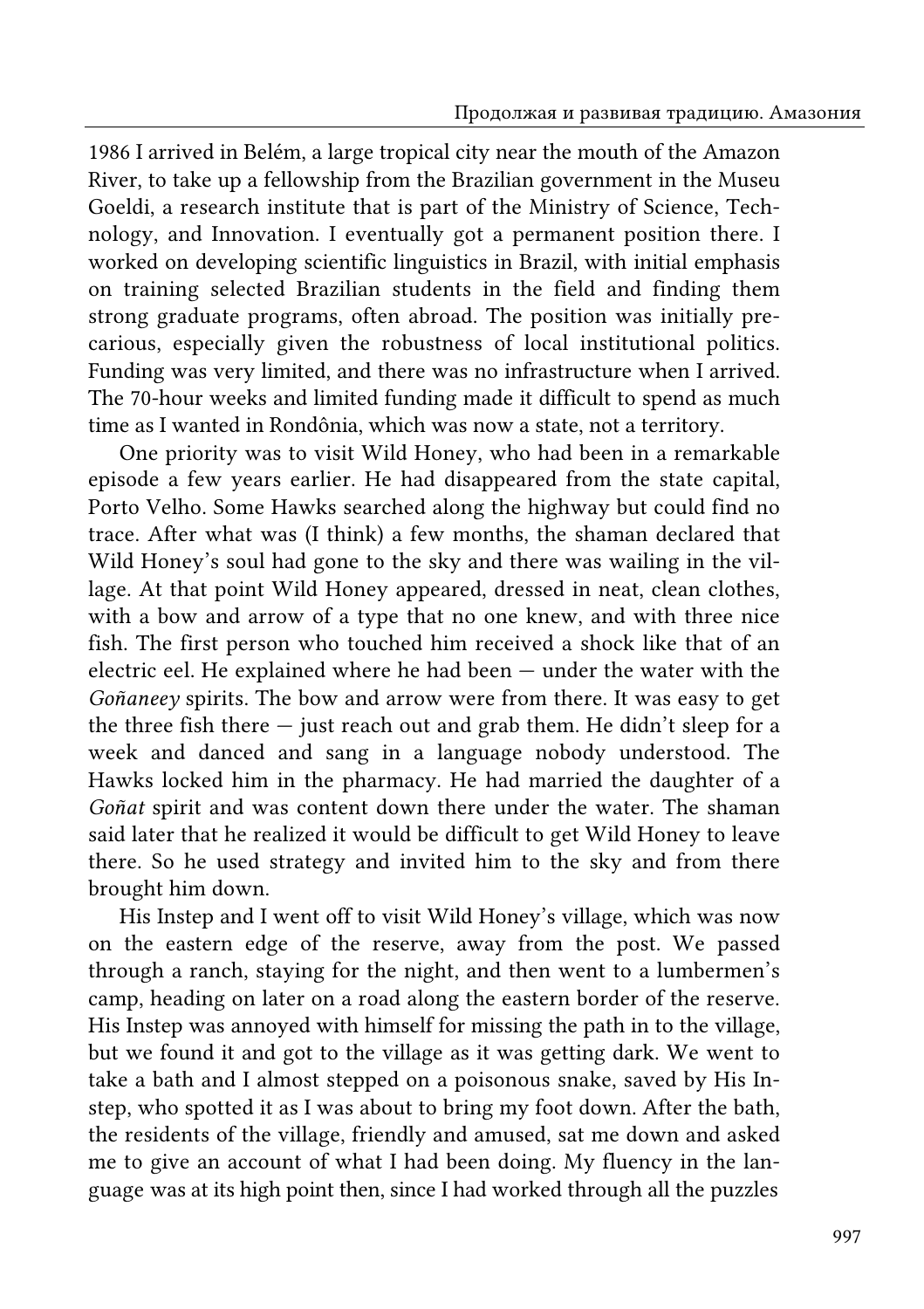#### Дэнни Мур

killed and give a nice speech blaming it on the Western World, capitalism, or whatever, you will be a hero. There are seldom mustachiotwirling villains involved in the contact disasters, just normal people doing the wrong things without thinking too well about what they are doing, trying to maximize their gains and minimize their investments. Relations between *Jalaay* are consistently considered more important than indigenous lives.

Some of the information I left with the World Bank was about medical matters, to combat the mystification of indigenous health. For example, there was a new pneumonia vaccine, already tested and on the market, which could reduce mortality with one injection. To get better norms for protecting indigenous health, I tried to disseminate some information among the anthropologists who work in the tropical lowlands. Many were interested, though some responses were on the level of the Big Liar's pronouncement about the importance of green vegetables. I was hopeful for some cooperation from a graduate student in medical anthropology. However, he told me that he had a different view. He had worked in Latin America in the Peace Corps and thought that keeping more people alive just added to problems of land, education, etc. I observed that if he were advocating differential mortality based on ethnic identity there was a word for that which started with the letter "g". He said he realized that, seeming blasé about being associated with genocide. He was fearful of antibiotics. I observed that the mortality from allergic reactions to penicillin was on the order of two per hundred thousand. He said that that was awful and I remarked that it was one tenth of the risk of mortality from riding in an automobile in the United States for one year. So perhaps he should not ride in automobiles? In recent years the treatment of recently contacted indigenous groups has improved greatly. The old carnival atmosphere with captive journalists praising the heroic sertantista is passé. Medical care for the most vulnerable is now much better.

# Return to Brazil

After much delay from health issues, employment, activities on behalf of the indigenous people, and the challenges of analyzing the Hawk language, my thesis was approved in September of 1984. There was a possibility of a temporary job at Vassar College, but I had a bad dream about the place and realized I wanted to go back to Brazil, where things were more interesting and I could make a bigger contribution. In September of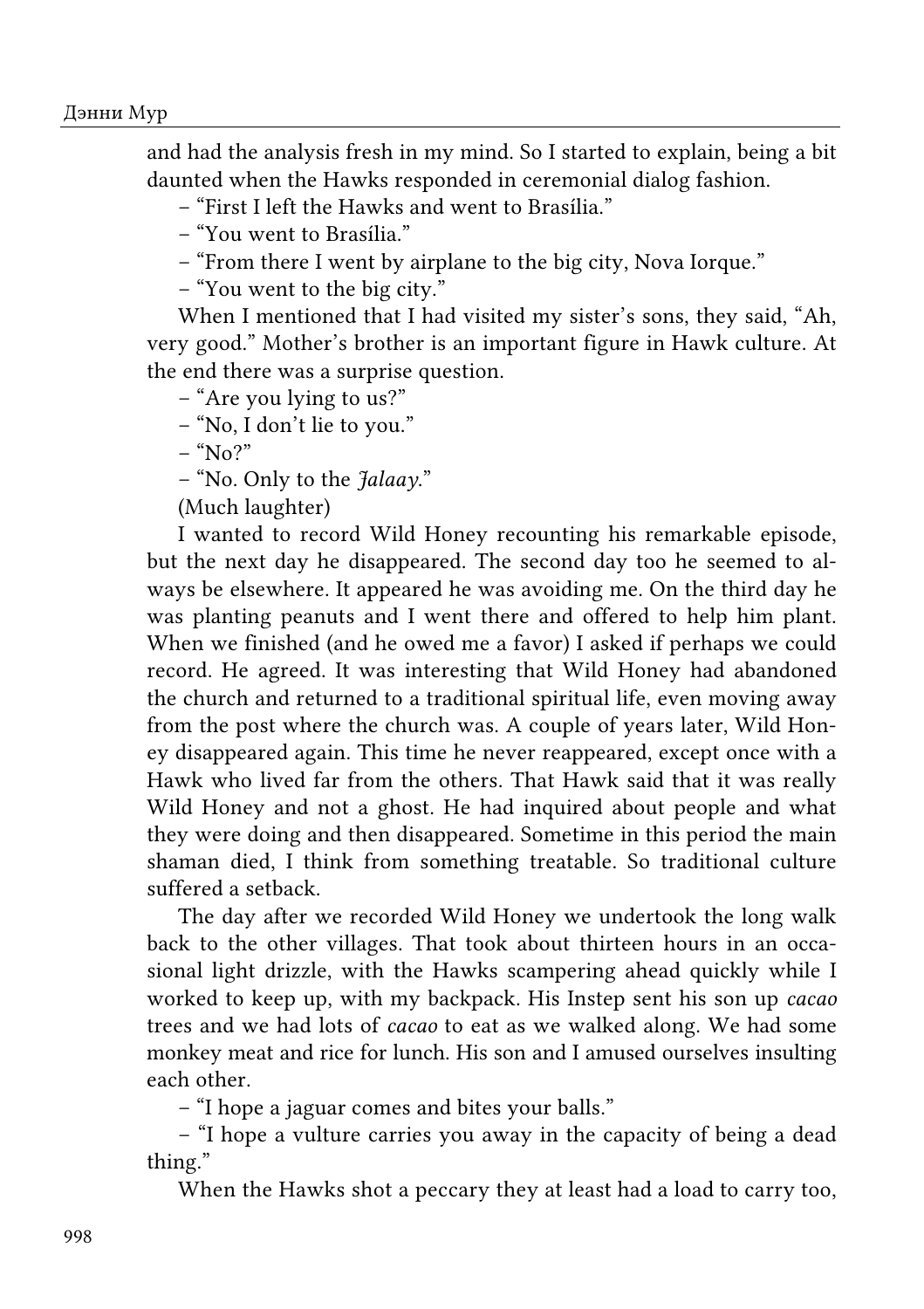1986 I arrived in Belém, a large tropical city near the mouth of the Amazon River, to take up a fellowship from the Brazilian government in the Museu Goeldi, a research institute that is part of the Ministry of Science, Technology, and Innovation. I eventually got a permanent position there. I worked on developing scientific linguistics in Brazil, with initial emphasis on training selected Brazilian students in the field and finding them strong graduate programs, often abroad. The position was initially precarious, especially given the robustness of local institutional politics. Funding was very limited, and there was no infrastructure when I arrived. The 70-hour weeks and limited funding made it difficult to spend as much time as I wanted in Rondônia, which was now a state, not a territory.

One priority was to visit Wild Honey, who had been in a remarkable episode a few years earlier. He had disappeared from the state capital, Porto Velho. Some Hawks searched along the highway but could find no trace. After what was (I think) a few months, the shaman declared that Wild Honey's soul had gone to the sky and there was wailing in the village. At that point Wild Honey appeared, dressed in neat, clean clothes, with a bow and arrow of a type that no one knew, and with three nice fish. The first person who touched him received a shock like that of an electric eel. He explained where he had been — under the water with the Goñaneey spirits. The bow and arrow were from there. It was easy to get the three fish there — just reach out and grab them. He didn't sleep for a week and danced and sang in a language nobody understood. The Hawks locked him in the pharmacy. He had married the daughter of a Goñat spirit and was content down there under the water. The shaman said later that he realized it would be difficult to get Wild Honey to leave there. So he used strategy and invited him to the sky and from there brought him down.

His Instep and I went off to visit Wild Honey's village, which was now on the eastern edge of the reserve, away from the post. We passed through a ranch, staying for the night, and then went to a lumbermen's camp, heading on later on a road along the eastern border of the reserve. His Instep was annoyed with himself for missing the path in to the village, but we found it and got to the village as it was getting dark. We went to take a bath and I almost stepped on a poisonous snake, saved by His Instep, who spotted it as I was about to bring my foot down. After the bath, the residents of the village, friendly and amused, sat me down and asked me to give an account of what I had been doing. My fluency in the language was at its high point then, since I had worked through all the puzzles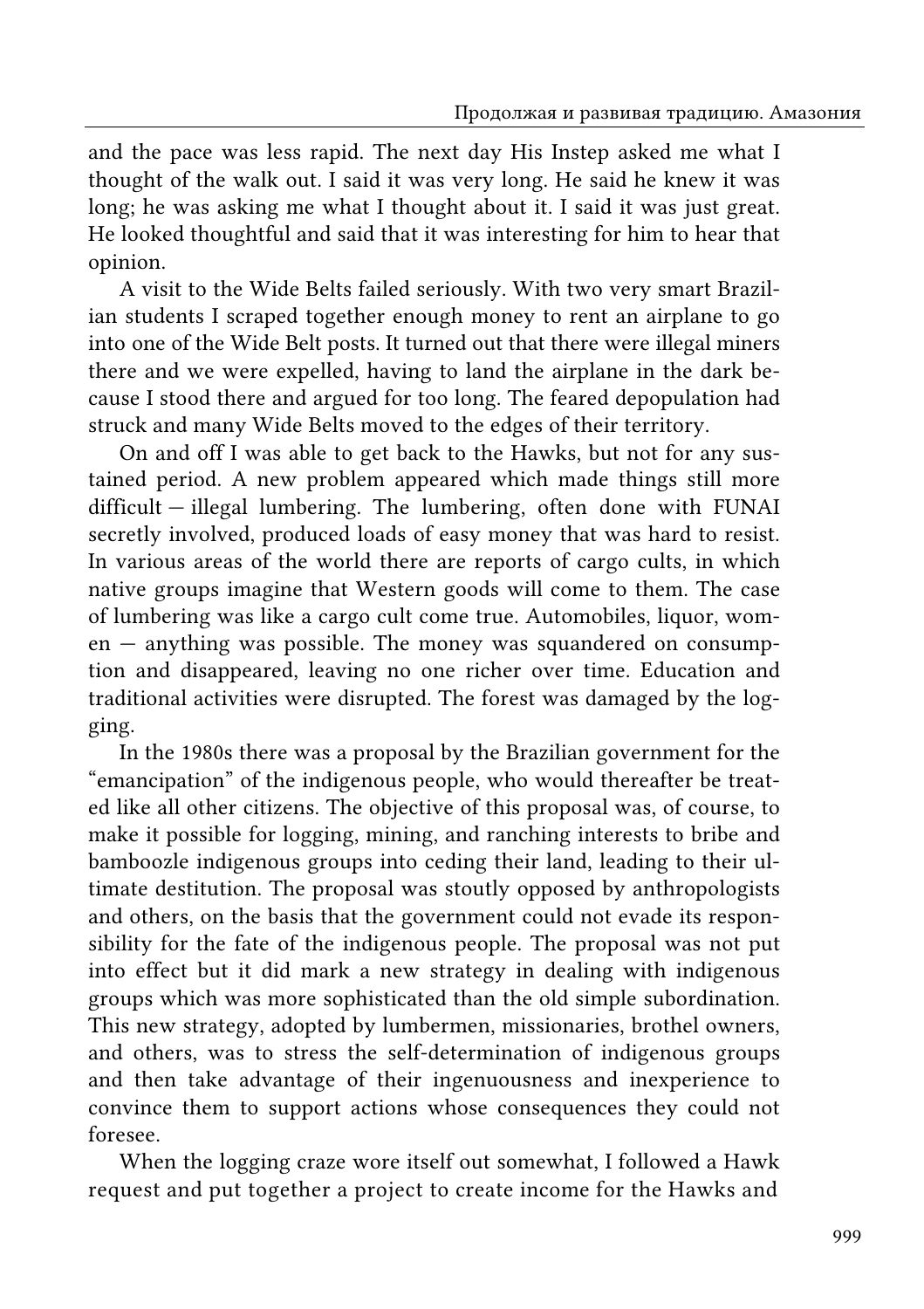and had the analysis fresh in my mind. So I started to explain, being a bit daunted when the Hawks responded in ceremonial dialog fashion.

– "First I left the Hawks and went to Brasília."

– "You went to Brasília."

– "From there I went by airplane to the big city, Nova Iorque."

– "You went to the big city."

When I mentioned that I had visited my sister's sons, they said, "Ah, very good." Mother's brother is an important figure in Hawk culture. At the end there was a surprise question.

– "Are you lying to us?"

– "No, I don't lie to you."

 $-$  "No?"

– "No. Only to the Jalaay."

(Much laughter)

I wanted to record Wild Honey recounting his remarkable episode, but the next day he disappeared. The second day too he seemed to always be elsewhere. It appeared he was avoiding me. On the third day he was planting peanuts and I went there and offered to help him plant. When we finished (and he owed me a favor) I asked if perhaps we could record. He agreed. It was interesting that Wild Honey had abandoned the church and returned to a traditional spiritual life, even moving away from the post where the church was. A couple of years later, Wild Honey disappeared again. This time he never reappeared, except once with a Hawk who lived far from the others. That Hawk said that it was really Wild Honey and not a ghost. He had inquired about people and what they were doing and then disappeared. Sometime in this period the main shaman died, I think from something treatable. So traditional culture suffered a setback.

The day after we recorded Wild Honey we undertook the long walk back to the other villages. That took about thirteen hours in an occasional light drizzle, with the Hawks scampering ahead quickly while I worked to keep up, with my backpack. His Instep sent his son up cacao trees and we had lots of cacao to eat as we walked along. We had some monkey meat and rice for lunch. His son and I amused ourselves insulting each other.

– "I hope a jaguar comes and bites your balls."

– "I hope a vulture carries you away in the capacity of being a dead thing."

When the Hawks shot a peccary they at least had a load to carry too,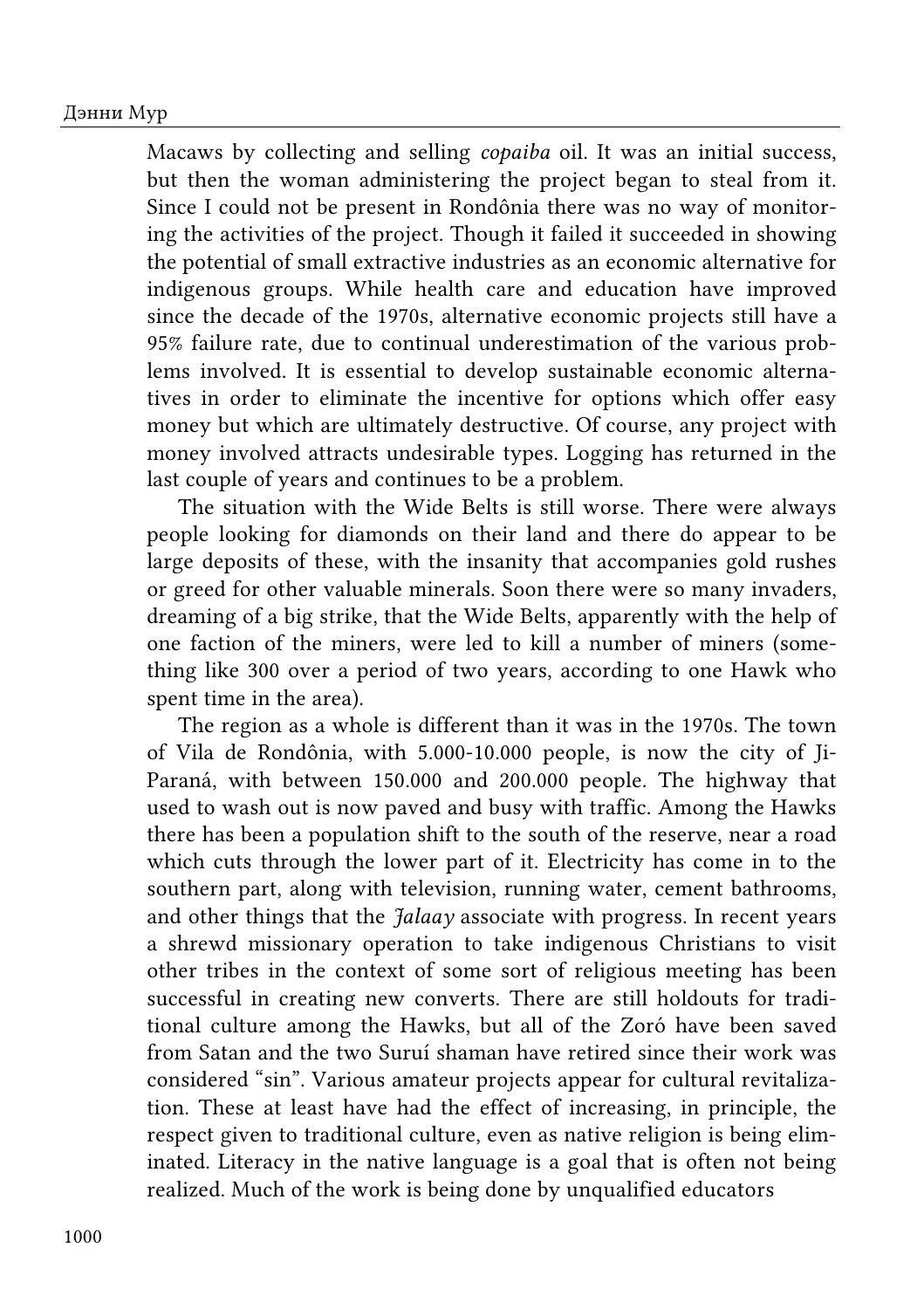and the pace was less rapid. The next day His Instep asked me what I thought of the walk out. I said it was very long. He said he knew it was long; he was asking me what I thought about it. I said it was just great. He looked thoughtful and said that it was interesting for him to hear that opinion.

A visit to the Wide Belts failed seriously. With two very smart Brazilian students I scraped together enough money to rent an airplane to go into one of the Wide Belt posts. It turned out that there were illegal miners there and we were expelled, having to land the airplane in the dark because I stood there and argued for too long. The feared depopulation had struck and many Wide Belts moved to the edges of their territory.

On and off I was able to get back to the Hawks, but not for any sustained period. A new problem appeared which made things still more difficult — illegal lumbering. The lumbering, often done with FUNAI secretly involved, produced loads of easy money that was hard to resist. In various areas of the world there are reports of cargo cults, in which native groups imagine that Western goods will come to them. The case of lumbering was like a cargo cult come true. Automobiles, liquor, women — anything was possible. The money was squandered on consumption and disappeared, leaving no one richer over time. Education and traditional activities were disrupted. The forest was damaged by the logging.

In the 1980s there was a proposal by the Brazilian government for the "emancipation" of the indigenous people, who would thereafter be treated like all other citizens. The objective of this proposal was, of course, to make it possible for logging, mining, and ranching interests to bribe and bamboozle indigenous groups into ceding their land, leading to their ultimate destitution. The proposal was stoutly opposed by anthropologists and others, on the basis that the government could not evade its responsibility for the fate of the indigenous people. The proposal was not put into effect but it did mark a new strategy in dealing with indigenous groups which was more sophisticated than the old simple subordination. This new strategy, adopted by lumbermen, missionaries, brothel owners, and others, was to stress the self-determination of indigenous groups and then take advantage of their ingenuousness and inexperience to convince them to support actions whose consequences they could not foresee.

When the logging craze wore itself out somewhat, I followed a Hawk request and put together a project to create income for the Hawks and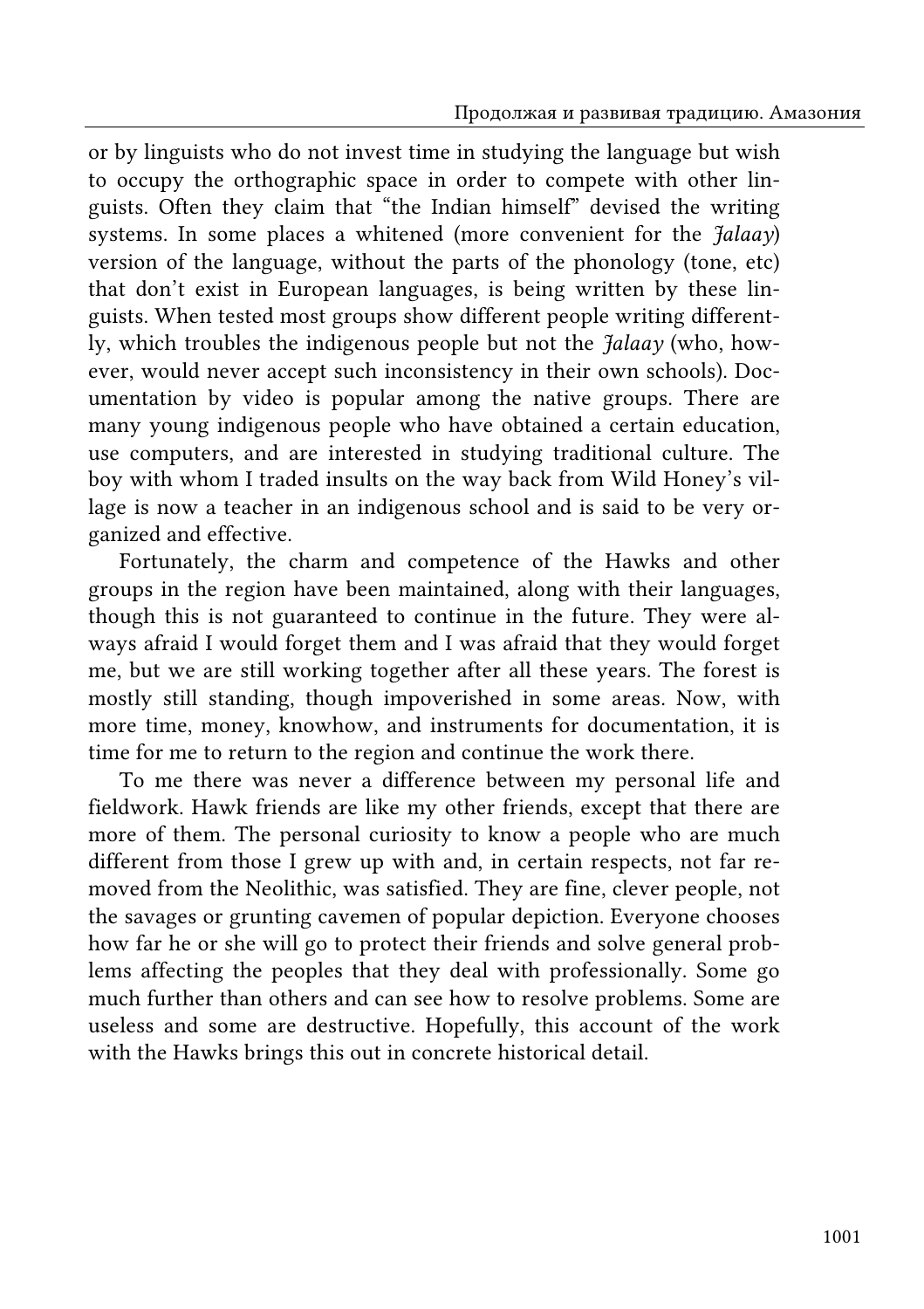Macaws by collecting and selling copaiba oil. It was an initial success, but then the woman administering the project began to steal from it. Since I could not be present in Rondônia there was no way of monitoring the activities of the project. Though it failed it succeeded in showing the potential of small extractive industries as an economic alternative for indigenous groups. While health care and education have improved since the decade of the 1970s, alternative economic projects still have a 95% failure rate, due to continual underestimation of the various problems involved. It is essential to develop sustainable economic alternatives in order to eliminate the incentive for options which offer easy money but which are ultimately destructive. Of course, any project with money involved attracts undesirable types. Logging has returned in the last couple of years and continues to be a problem.

The situation with the Wide Belts is still worse. There were always people looking for diamonds on their land and there do appear to be large deposits of these, with the insanity that accompanies gold rushes or greed for other valuable minerals. Soon there were so many invaders, dreaming of a big strike, that the Wide Belts, apparently with the help of one faction of the miners, were led to kill a number of miners (something like 300 over a period of two years, according to one Hawk who spent time in the area).

The region as a whole is different than it was in the 1970s. The town of Vila de Rondônia, with 5.000-10.000 people, is now the city of Ji-Paraná, with between 150.000 and 200.000 people. The highway that used to wash out is now paved and busy with traffic. Among the Hawks there has been a population shift to the south of the reserve, near a road which cuts through the lower part of it. Electricity has come in to the southern part, along with television, running water, cement bathrooms, and other things that the *Jalaay* associate with progress. In recent years a shrewd missionary operation to take indigenous Christians to visit other tribes in the context of some sort of religious meeting has been successful in creating new converts. There are still holdouts for traditional culture among the Hawks, but all of the Zoró have been saved from Satan and the two Suruí shaman have retired since their work was considered "sin". Various amateur projects appear for cultural revitalization. These at least have had the effect of increasing, in principle, the respect given to traditional culture, even as native religion is being eliminated. Literacy in the native language is a goal that is often not being realized. Much of the work is being done by unqualified educators